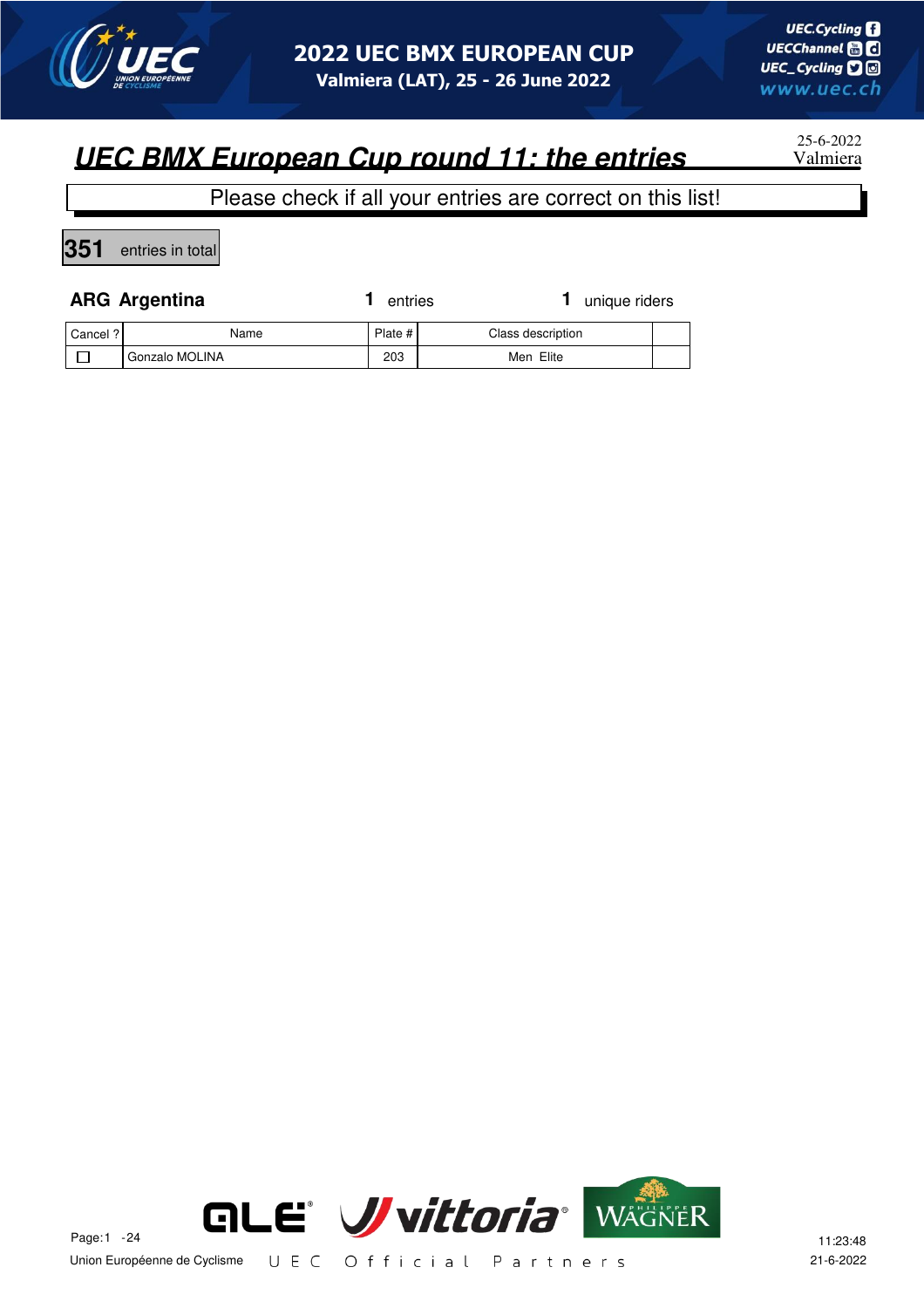

25-6-2022

|          | <b>AUS Australia</b> | entries   | unique riders     |  |
|----------|----------------------|-----------|-------------------|--|
| Cancel ? | Name                 | Plate $#$ | Class description |  |
|          | <b>Ashton ARENA</b>  | 999       | Boys 11 year      |  |

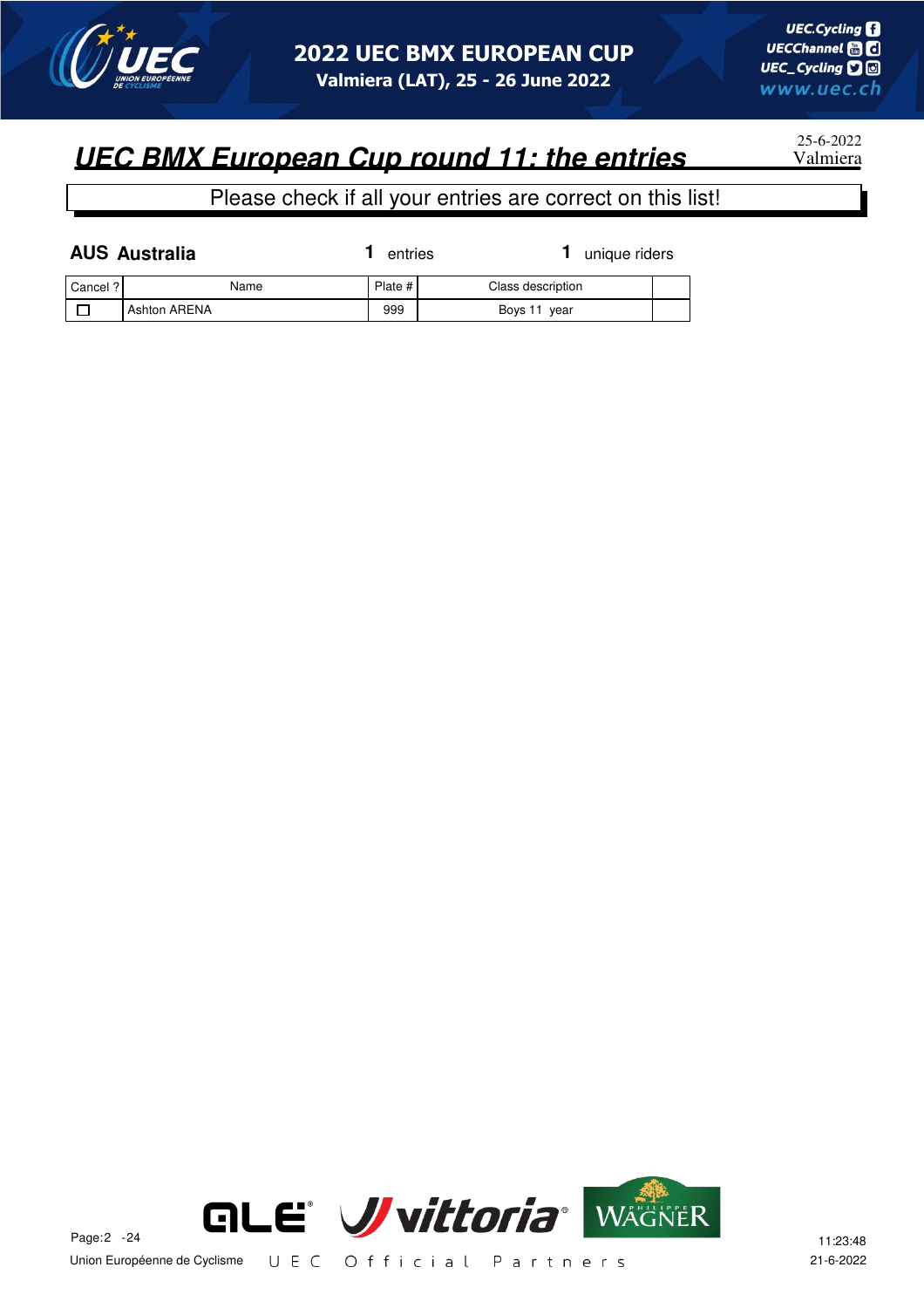

25-6-2022

### **UEC BMX European Cup round 11: the entries**

|          | <b>BEL Belgium</b>     | entries | 8<br>unique riders |
|----------|------------------------|---------|--------------------|
| Cancel ? | Name                   | Plate # | Class description  |
| □        | Julie GEERS            | 13      | Girls 13/14 year   |
| $\Box$   | Lore WOLFS             | 14      | Girls 15/16 year   |
|          | Lotte WOLFS            | 308     | Girls 15/16 year   |
|          | Lowie NULENS           | 334     | Boys 15/16 year    |
|          | <b>Niels BEEUSAERT</b> | 385     | Boys 13 year       |
|          | Noë ERLICH             | 25      | Boys 14 year       |
|          | Thomas WILLEMS         | 817     | Men Junior         |
|          | Yeno VINGERHOETS       | 326     | Boys 15/16 year    |

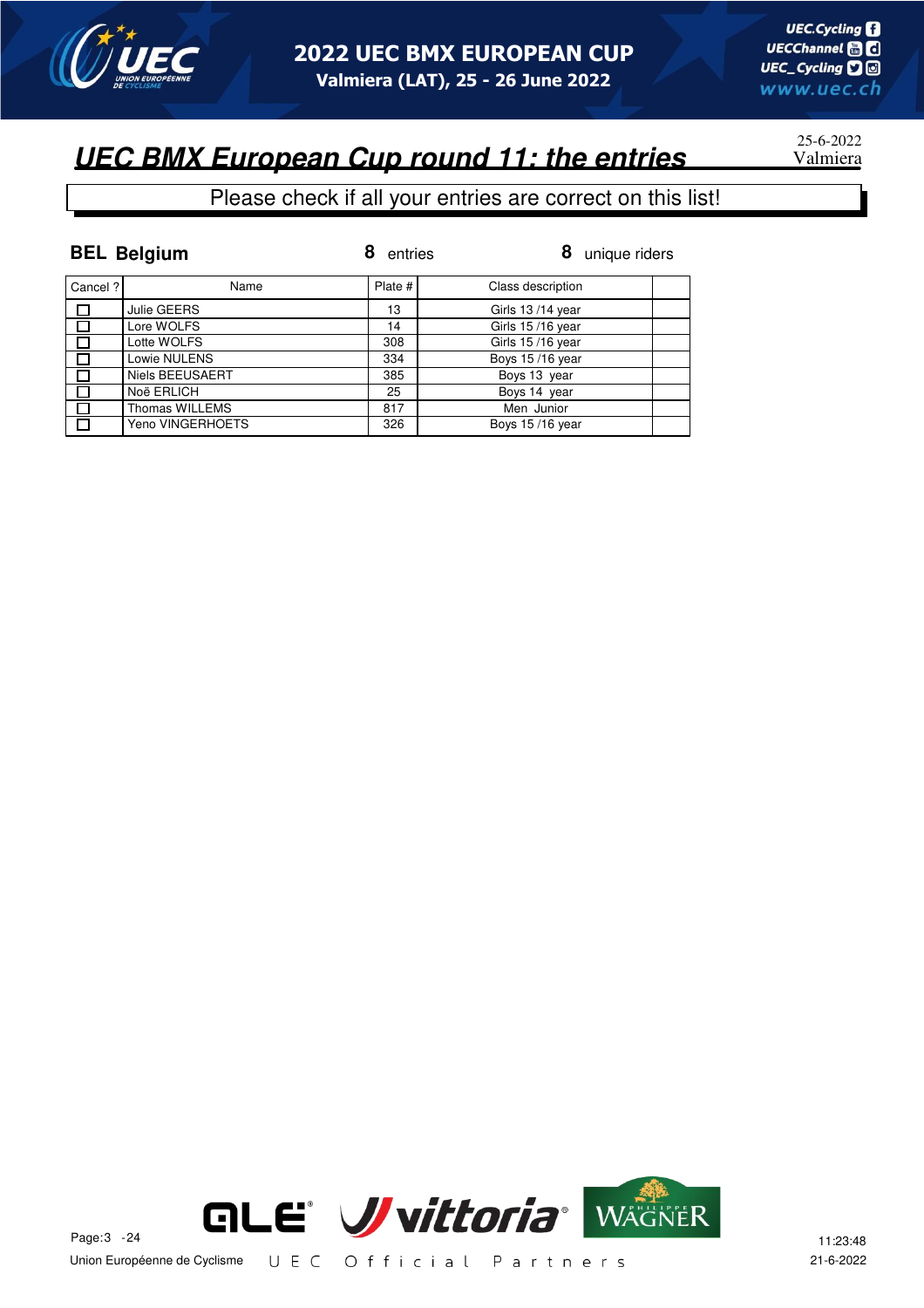

25-6-2022

|          | <b>COL Colombia</b>            | entries | unique riders     |  |
|----------|--------------------------------|---------|-------------------|--|
| Cancel ? | Name                           | Plate # | Class description |  |
|          | Miguel Alejandro CALIXTO LOPEZ | 202     | Men Elite         |  |

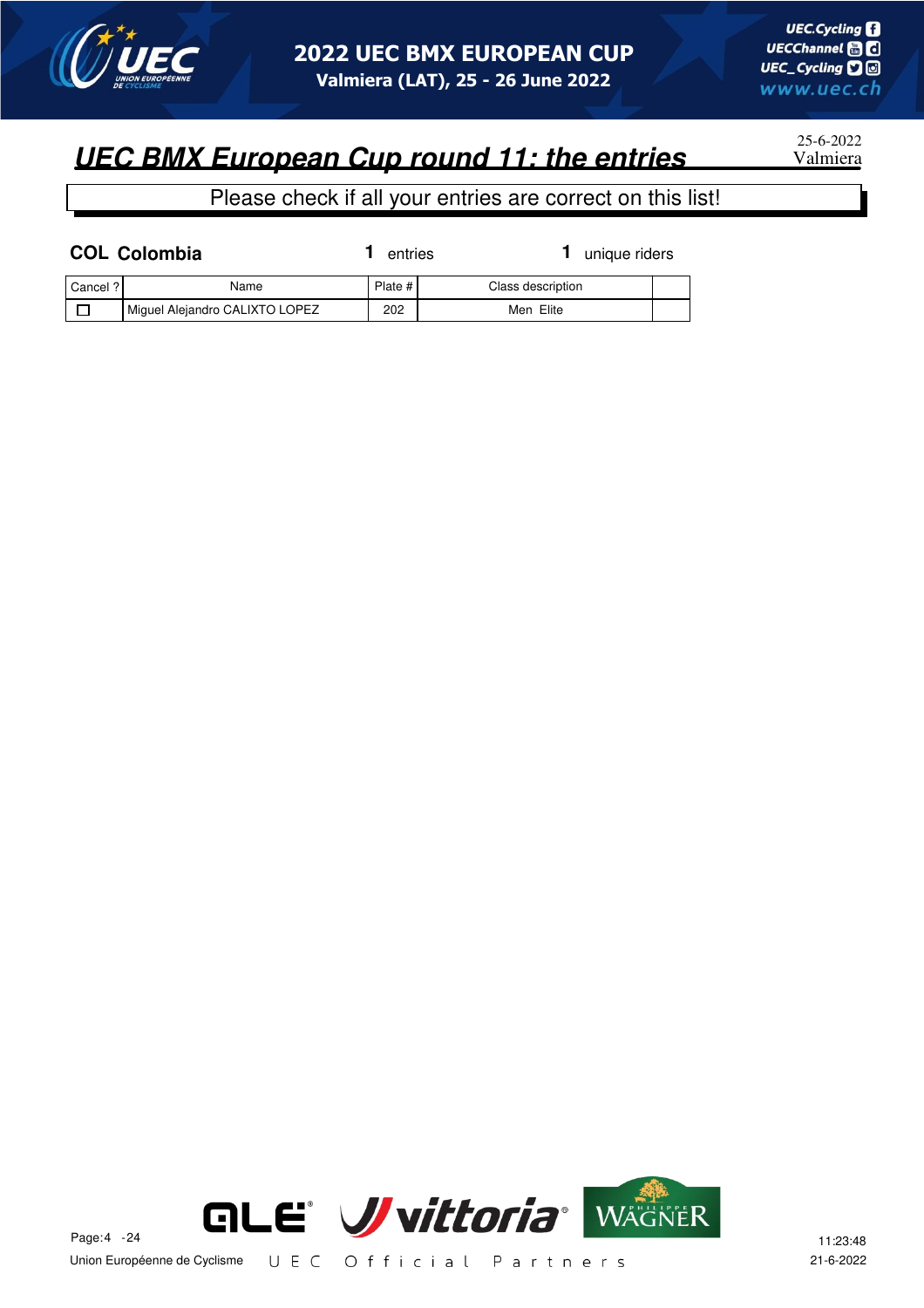

## 25-6-2022

|         | <b>CZE Czech Republic</b> | 14<br>entries | 14<br>unique riders  |
|---------|---------------------------|---------------|----------------------|
| Cancel? | Name                      | Plate #       | Class description    |
|         | Adam BÁBEK                | 507           | Men U23              |
| П       | Albert KOHOUTEK           | 901           | Boys 7 year          |
|         | Andrea HÁJKOVÁ            | 900           | Girls 13/14 year     |
|         | Artur KOHOUTEK            | 903           | Boys 9 year          |
|         | Jakub KLEMENT             | 918           | Boys 15/16 year      |
| П       | Jakub VESECKÝ             | 820           | Men Junior           |
| $\Box$  | Jan ŠVUB                  | 214           | Men Elite            |
| П       | Jirí SUCHÁNEK             | 904           | Boys 14 year         |
|         | Kristýna UTINKOVÁ         | 903           | Women $17 +$         |
|         | Lukáš VESECKÝ             | 924           | Men 17 -24 year      |
| П       | Matei LINHART             | 508           | Men U23              |
|         | Michal NOVOTNÝ            | 912           | Cruisers 40 -44 year |
|         | Ondrej MATEJÍK            | 926           | Cruisers 17 -29 year |
| П       | Vít NOVOTNÝ               | 944           | Boys 14 year         |

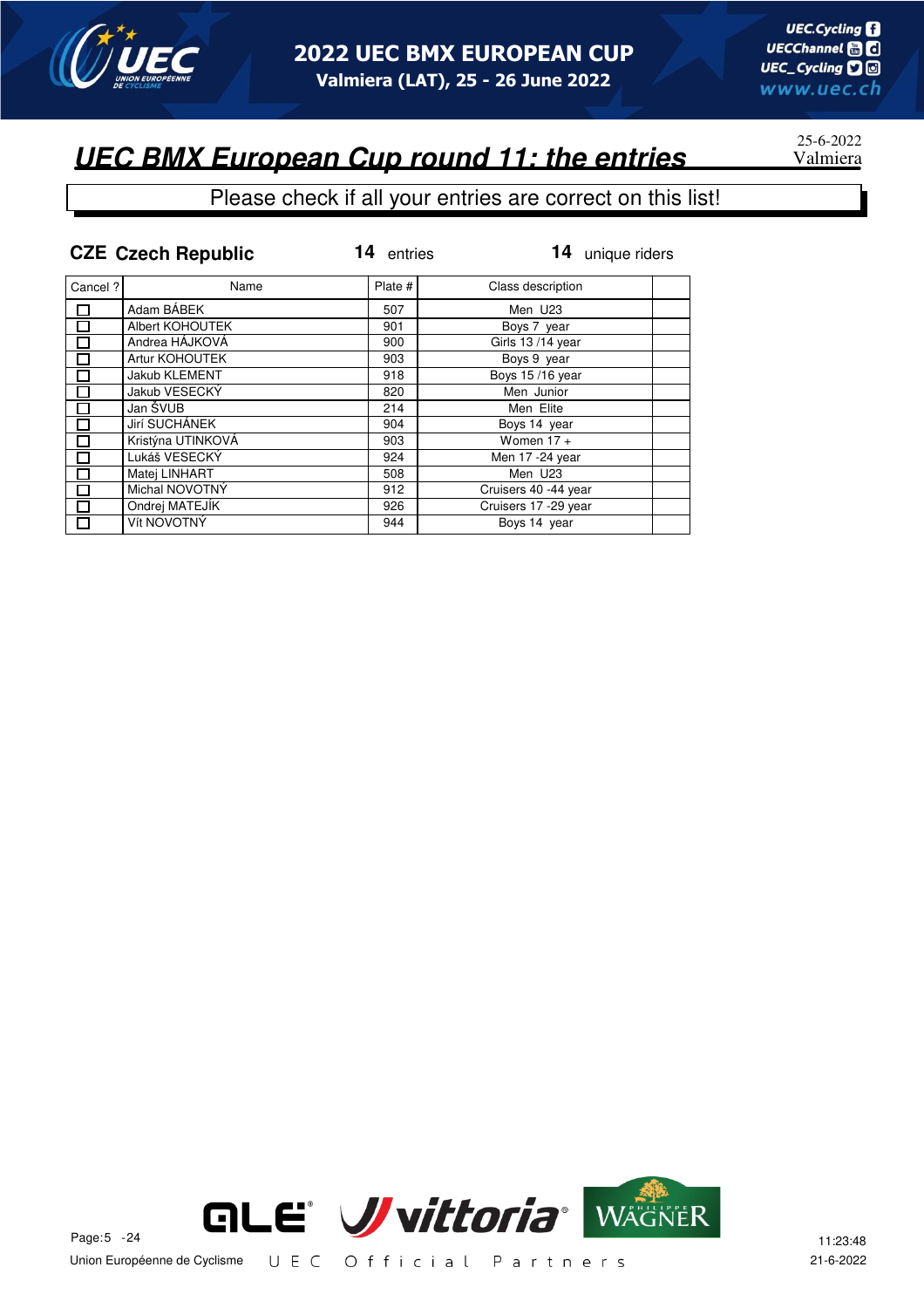

## 25-6-2022

|          | <b>DEN Denmark</b>        | entries | 6 unique riders   |
|----------|---------------------------|---------|-------------------|
| Cancel ? | Name                      | Plate # | Class description |
| $\Box$   | Asger AGGERGAARD          | 702     | Boys 14 year      |
| $\Box$   | <b>Bolette SCHLÜTER</b>   | 13      | Girls 15/16 year  |
| $\Box$   | Kasper MIKKELSEN          | 701     | Boys 15/16 year   |
| П        | Rasmus Riise SIMONSEN     | 705     | Boys 15/16 year   |
| $\Box$   | Sille Bundgaard MIKKELSEN | 018     | Women $17 +$      |
| $\Box$   | William Thinggaard BOEL   | 703     | Boys 13 year      |

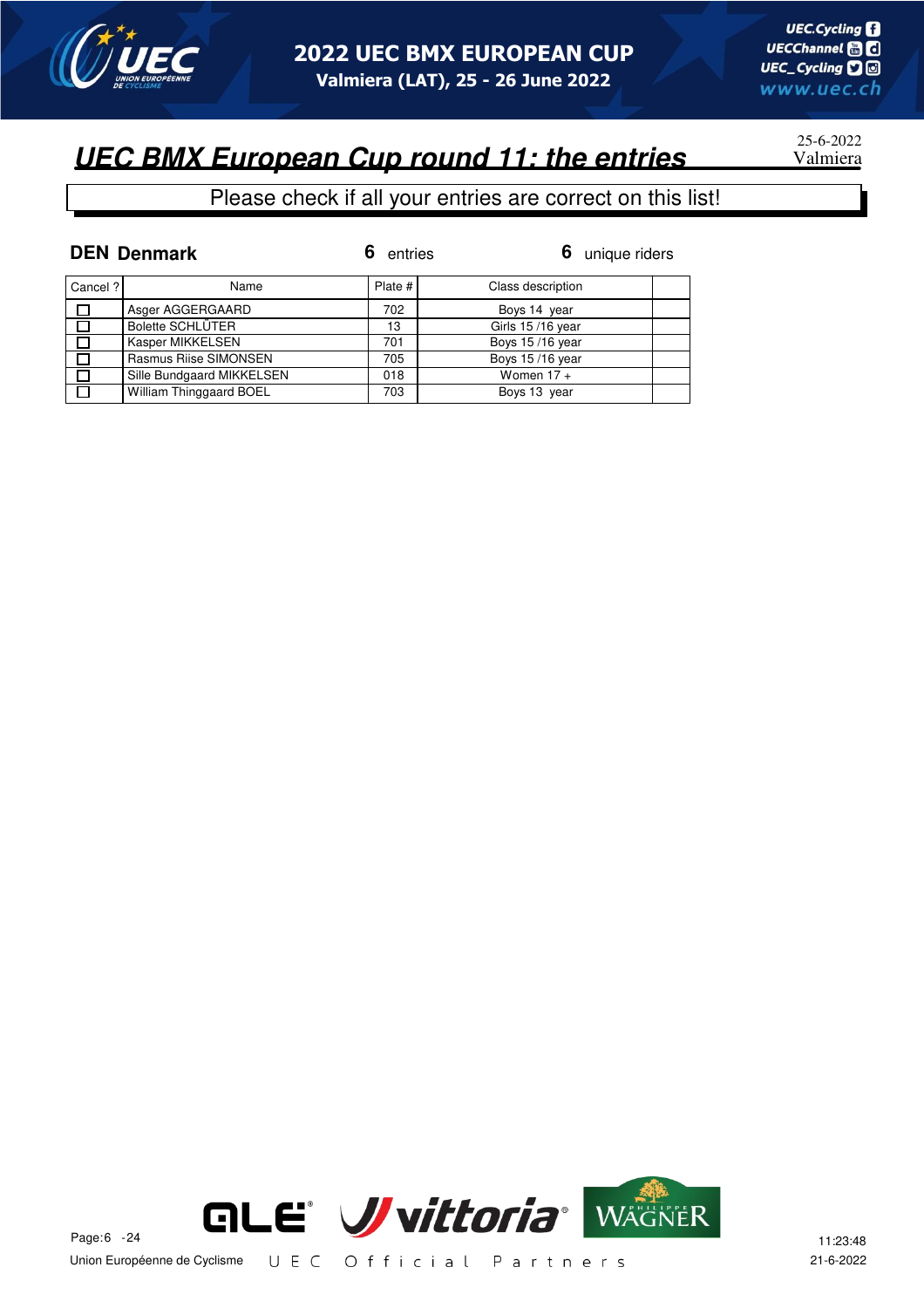

# 25-6-2022

| <b>ESP Spain</b> |                                | 14<br>entries | 14 unique riders     |
|------------------|--------------------------------|---------------|----------------------|
| Cancel?          | Name                           | Plate #       | Class description    |
|                  | Adriana DOMINGUEZ BERNAL       | 500           | Women Under 23       |
|                  | Aitor LOZANO SANCHEZ           | 666           | Boys 15/16 year      |
|                  | Alejandro GARCIA MARCOS        | 807           | Men Junior           |
|                  | Alejandro LONDOÑO CASTAÑO      | 659           | Boys 11 year         |
| П                | Alejandro VERDU MARTOS         | 662           | Boys 15/16 year      |
| $\Box$           | Alexander LONDOÑO CEBALLOS     | 657           | Cruisers 30 -39 year |
|                  | Andres FUENTES AVELLANO        | 210           | Men Elite            |
|                  | Carla GOMEZ GARCIA             | 16            | Girls 15/16 year     |
|                  | Carlos ORDOÑEZ LAGUIA          | 806           | Men Junior           |
|                  | Cristiano GARZON RODRIGUEZ     | 653           | Boys 9 year          |
|                  | Gabriel AVELLANEDA MONTESINOS  | 503           | Men U23              |
|                  | Gerald Brandon SANCHEZ TITICHO | 650           | Boys 10 year         |
| П                | Marc ROMAN MARTINEZ            | 505           | Men U23              |
|                  | Pablo GARCIA MARCOS            | 504           | Men U23              |

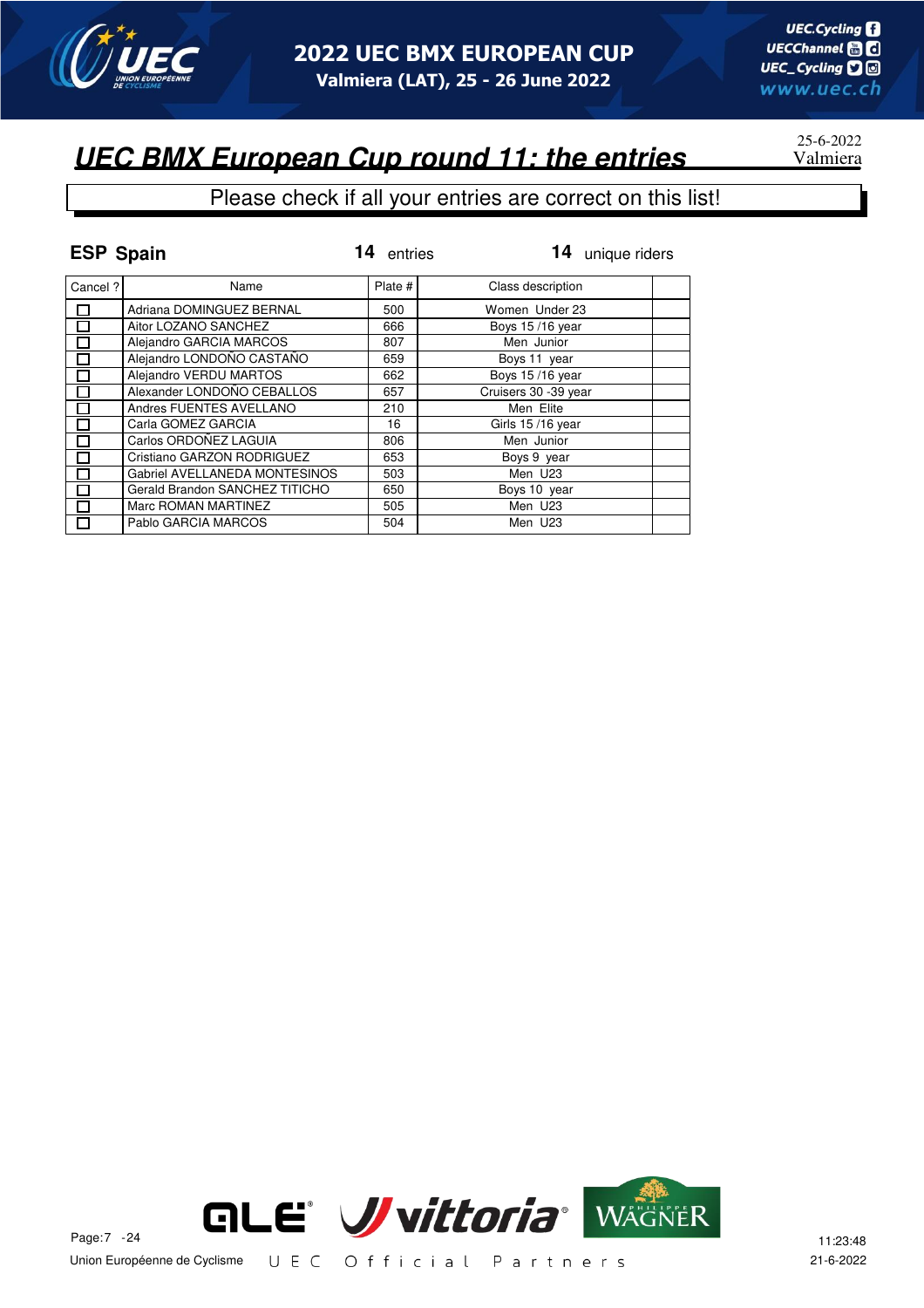

#### Please check if all your entries are correct on this list!

|                   | <b>EST Estonia</b>            | 39 entries | 39 unique riders       |
|-------------------|-------------------------------|------------|------------------------|
| Cancel ?          | Name                          | Plate #    | Class description      |
| □                 | Anni ANNAMA                   | 883        | Women $17 +$           |
| $\overline{\Box}$ | Elis Maarja AARDEVÄLJA        | 881        | Girls 15/16 year       |
| $\overline{\Box}$ | <b>Ever Richard RANNAMETS</b> | 881        | Boys 9 year            |
| П                 | Frants KIRSIPUU               | 882        | Boys 8 year            |
| $\Box$            | <b>Gerhard RUMM</b>           | 892        | Boys 15/16 year        |
| П                 | Gregor SAHK                   | 882        | Boys 10 year           |
| П                 | <b>Hans HELEMETS</b>          | 884        | Boys 8 year            |
| П                 | <b>Heron HELEMETS</b>         | 883        | Boys 13 year           |
| 囗                 | <b>Jakob MAATEN</b>           | 13         | Boys 11 year           |
| П                 | <b>Jesse LAUR</b>             | 889        | Boys 9 year            |
| П                 | Joonas KIHO                   | 885        | Boys 13 year           |
| П                 | Joonas VAIKMÄE                | 881        | Boys 15/16 year        |
| □                 | Karl PAUSKAR                  | 885        | Boys 9 year            |
| П                 | Konrad KASEMAA                | 882        | Boys 12 year           |
| П                 | Kristen Kaur AARDEVÄLJA       | 886        | Boys 8 year            |
| П                 | Laura KISS                    | 880        | Girls 8 year           |
| П                 | Lukas Herman STAŠKEVITŠ       | 887        | Boys 9 year            |
| Π                 | Luukas LAJAL                  | 882        | Boys 14 year           |
| П                 | Markus MÕTTUS                 | 887        | Boys 13 year           |
| П                 | Marten LOOVÄLI                | 889        | Boys 13 year           |
| □                 | <b>Mattias LAUR</b>           | 890        | Boys 12 year           |
| П                 | Mattias VAPPER                | 886        | Boys 14 year           |
| П                 | <b>Mikk METSAOTS</b>          | 890        | Boys 15/16 year        |
| П                 | Mirjam RAUN                   | 880        | Girls 15/16 year       |
| $\Box$            | <b>Oliver-Siim SIMENSON</b>   | 884        | Boys 14 year           |
| П                 | Oliver-Sten SAAR              | 880        | <b>Boys 15/16 year</b> |
| Π                 | Oskar JAKOBSON                | 886        | Boys 12 year           |
| П                 | Oskar LEHTO                   | 885        | Boys 15/16 year        |
| П                 | Pärtel VALGE                  | 887        | Boys 15/16 year        |
| П                 | Paula PALMISTE                | 03         | Girls 11 /12 year      |
| П                 | Rasmus KISS                   | 888        | Boys 15/16 year        |
| П                 | Remo PAUR                     | 880        | Boys 8 year            |
| П                 | Rikojan TUGEDAM               | 821        | Men Junior             |
| П                 | Rommi MAIDLA                  | 880        | Boys 12 year           |
| П                 | Ruudi LUMISTE                 | 15         | Boys 13 year           |
| П                 | <b>Sten Tristan RAID</b>      | 16         | Boys 14 year           |
| $\Box$            | Tõnis MUGRA                   | 882        | Boys 15/16 year        |
|                   | <b>Trevor UIGA</b>            | 884        | Boys 12 year           |
| П                 | Uko Rasmus LUHT               | 883        | <b>Boys 15/16 year</b> |



25-6-2022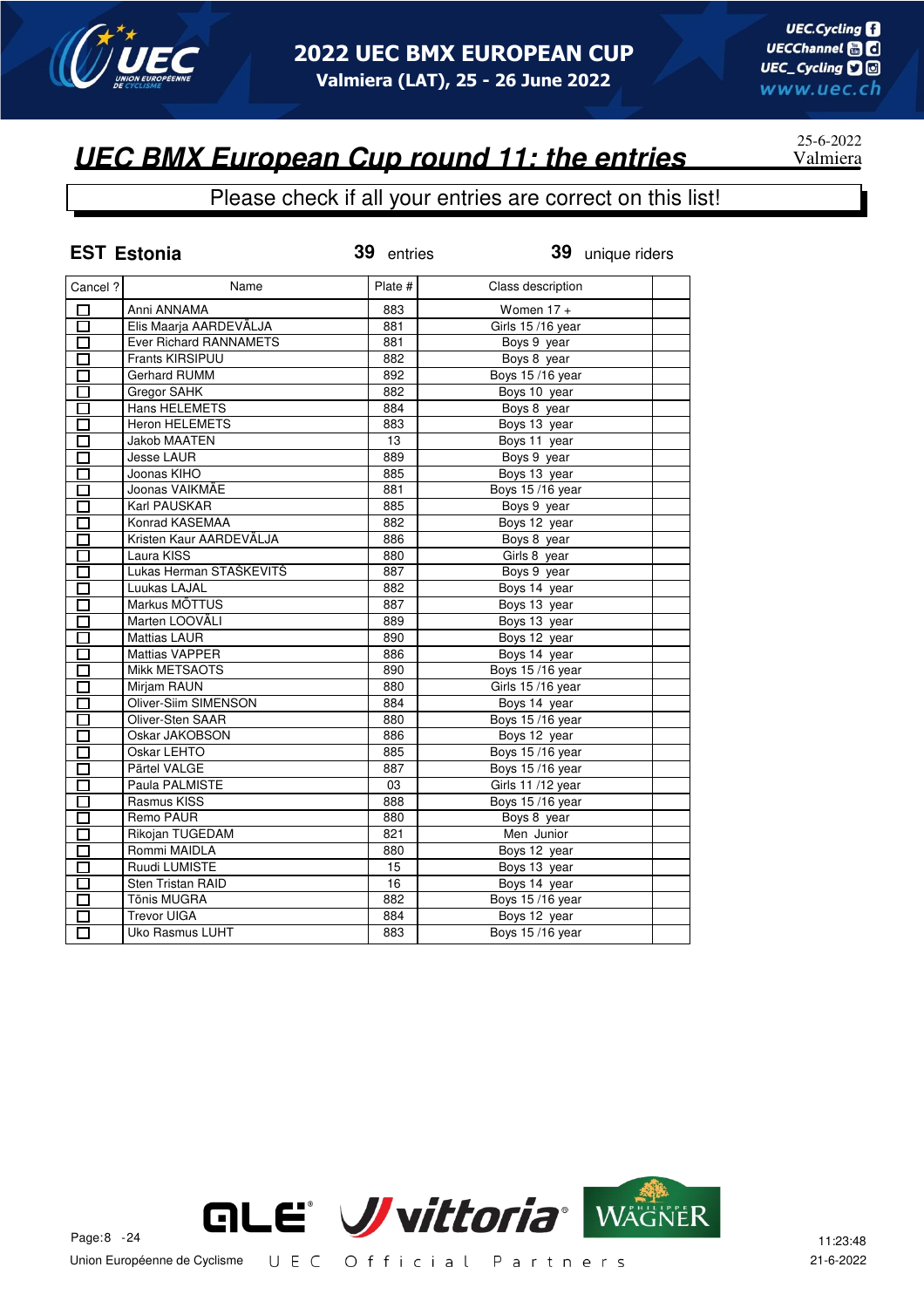

#### Please check if all your entries are correct on this list!

|                   | <b>FIN Finland</b>    | 25 entries | 25 unique riders     |
|-------------------|-----------------------|------------|----------------------|
| Cancel ?          | Name                  | Plate #    | Class description    |
|                   | Aku LAUKKANEN         | 796        | Boys 10 year         |
| 昌日日               | Antti KÄNSÄLÄ         | 792        | Cruisers 40 -44 year |
|                   | Antti LAAKKONEN       | 506        | Men U23              |
|                   | Diana SITTNIKOW       | 791        | Women $17 +$         |
| $\overline{\Box}$ | Eeli MÄKINEN          | 793        | Boys 13 year         |
|                   | Emil ISO-MARKKU       | 795        | Boys 11 year         |
| 目目目               | lisa KÄNSÄLÄ          | 791        | Girls 11/12 year     |
|                   | Jenny VIRTA           | 795        | Girls 15/16 year     |
|                   | Joakim VIRTA          | 791        | Boys 9 year          |
| $\overline{\Xi}$  | Joel AUTIO            | 808        | Men Junior           |
|                   | Luka MÄKELÄ           | 793        | Boys 9 year          |
| 日日                | Mauno PITKÄNEN        | 798        | Boys 10 year         |
|                   | Max JAATINEN          | *798       | Boys 10 year         |
|                   | Miko MÄKELÄ           | 792        | Boys 12 year         |
|                   | Niilo HEIKKINEN       | 797        | Boys 15/16 year      |
| ŌD                | Oskari KÄNSÄLÄ        | 794        | Boys 14 year         |
|                   | Pihla SAHI            | 793        | Girls 13/14 year     |
| Ō                 | Saku KESKIAHO         | 793        | Boys 11 year         |
|                   | Salla KESKIAHO        | 790        | Girls 8 year         |
|                   | Teo SAHI              | 794        | Boys 15/16 year      |
| 미디디디디             | Väinö LEMIVAARA       | 794        | Boys 12 year         |
|                   | Valtti HIRVONEN       | *796       | Boys 10 year         |
|                   | Veikko LEMIVAARA      | 795        | Boys 9 year          |
|                   | Verneri Oskar POLAS   | 799        | Boys 15/16 year      |
| 口                 | <b>Vili LAUKKANEN</b> | 794        | Boys 10 year         |



25-6-2022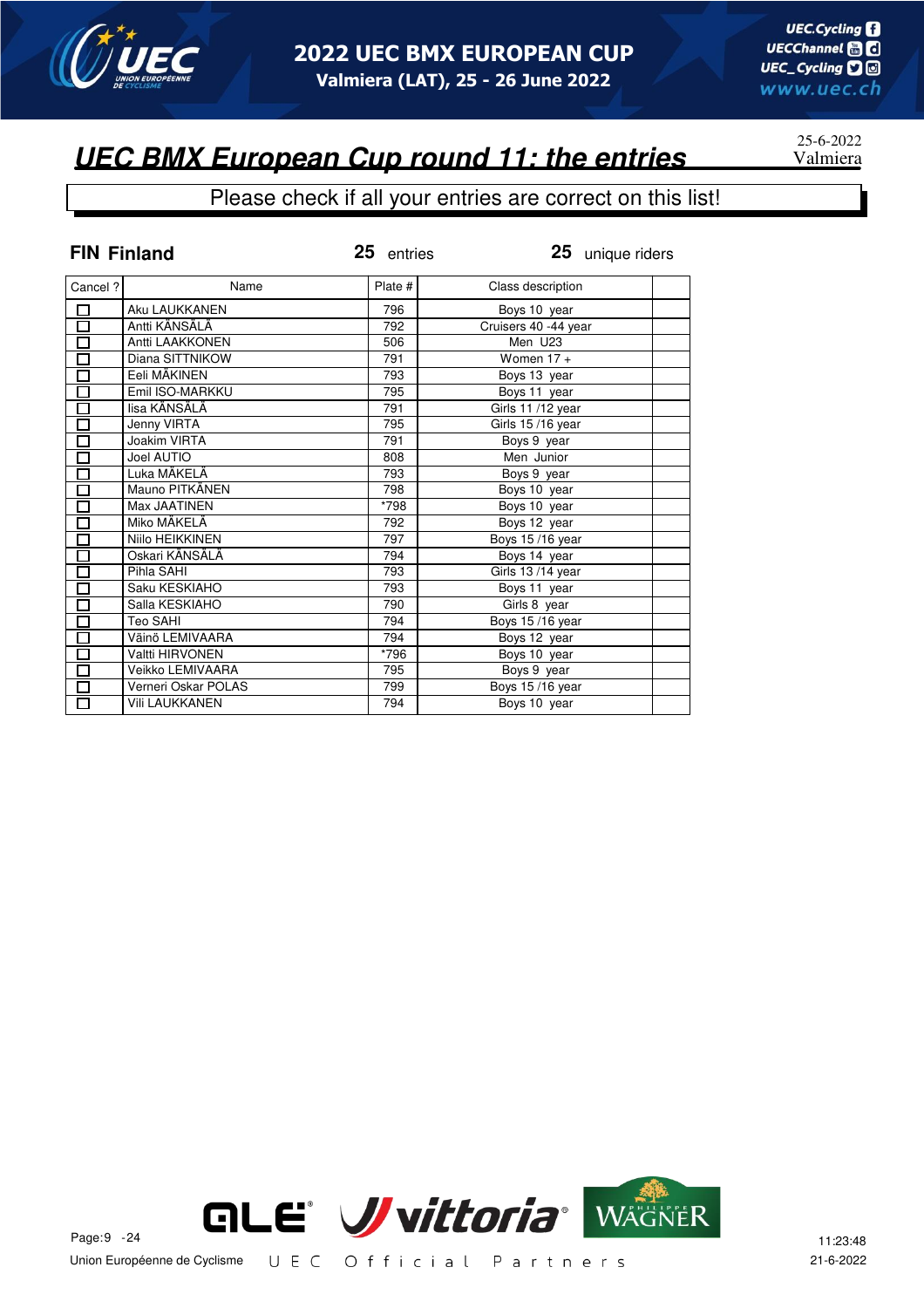

## 25-6-2022

|              | <b>FRA France</b>      | entries | 6 unique riders   |
|--------------|------------------------|---------|-------------------|
| Cancel?      | Name                   | Plate # | Class description |
| П            | Eddy CLERTE            | 815     | Men Elite         |
| П            | Manon VALENTINO        | 971     | Women Elite       |
| $\mathbf{I}$ | Romain MAYET           | 200     | Men Elite         |
| П            | <b>Terry VENTURINI</b> | 12      | Boys 14 year      |
| П            | <b>Ylan DELEMONT</b>   | F97     | Men 17 - 24 year  |
|              | Zian LEMEE             | 5       | Boys 15/16 year   |

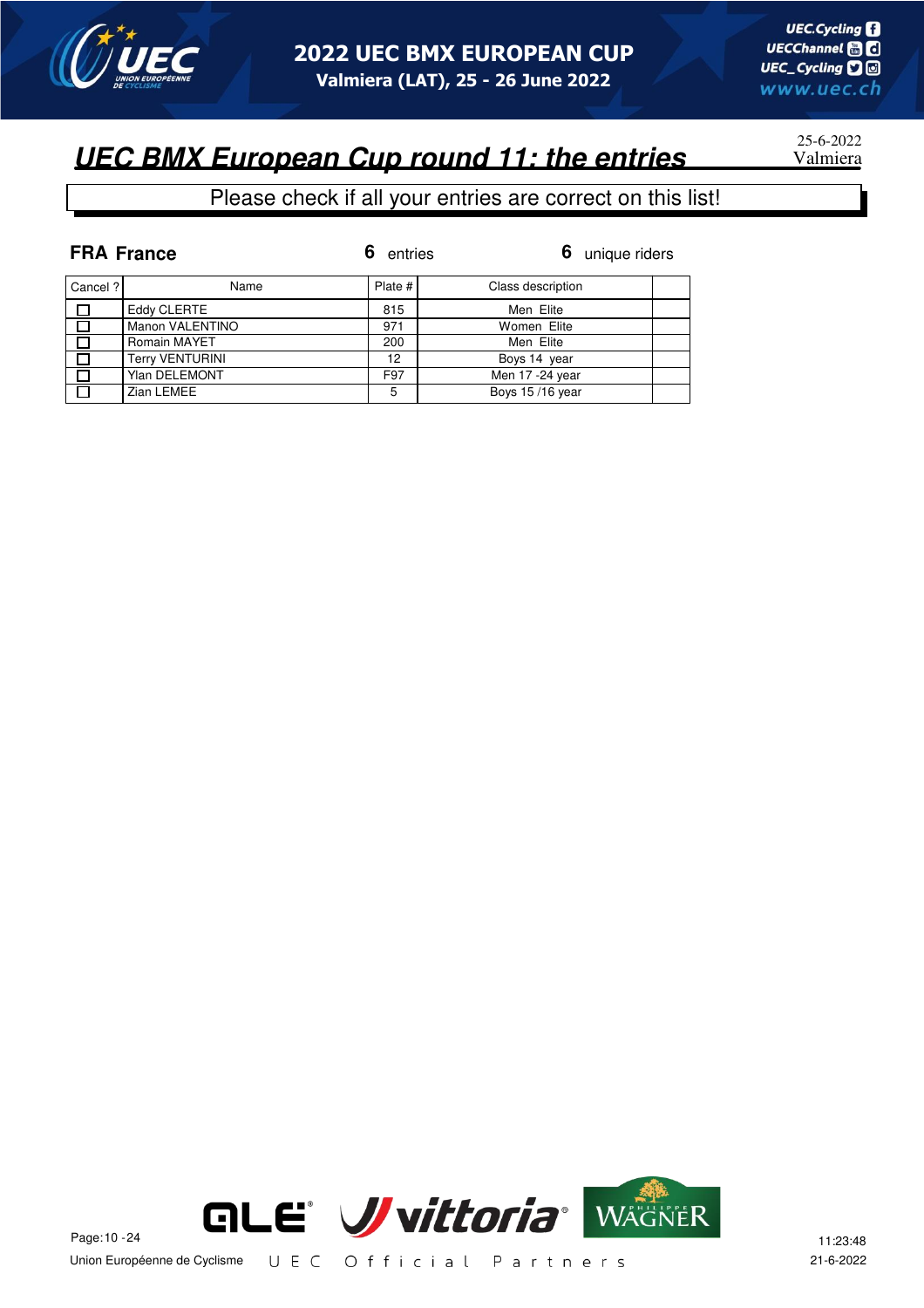

25-6-2022

|          | <b>GBR Great Britain</b> | 5 entries | 5 unique riders      |  |
|----------|--------------------------|-----------|----------------------|--|
| Cancel ? | Name                     | Plate #   | Class description    |  |
|          | Ava BROWN                | 802       | Women Junior         |  |
|          | Elsa RENDALL TODD        | 4         | Girls 13/14 year     |  |
|          | Jos MARNHAM              | 509       | Men U23              |  |
|          | Lucy GARDNER             | 406       | Girls 11/12 year     |  |
|          | Zach RENDALL TODD        | 415       | Cruisers 17 -29 year |  |

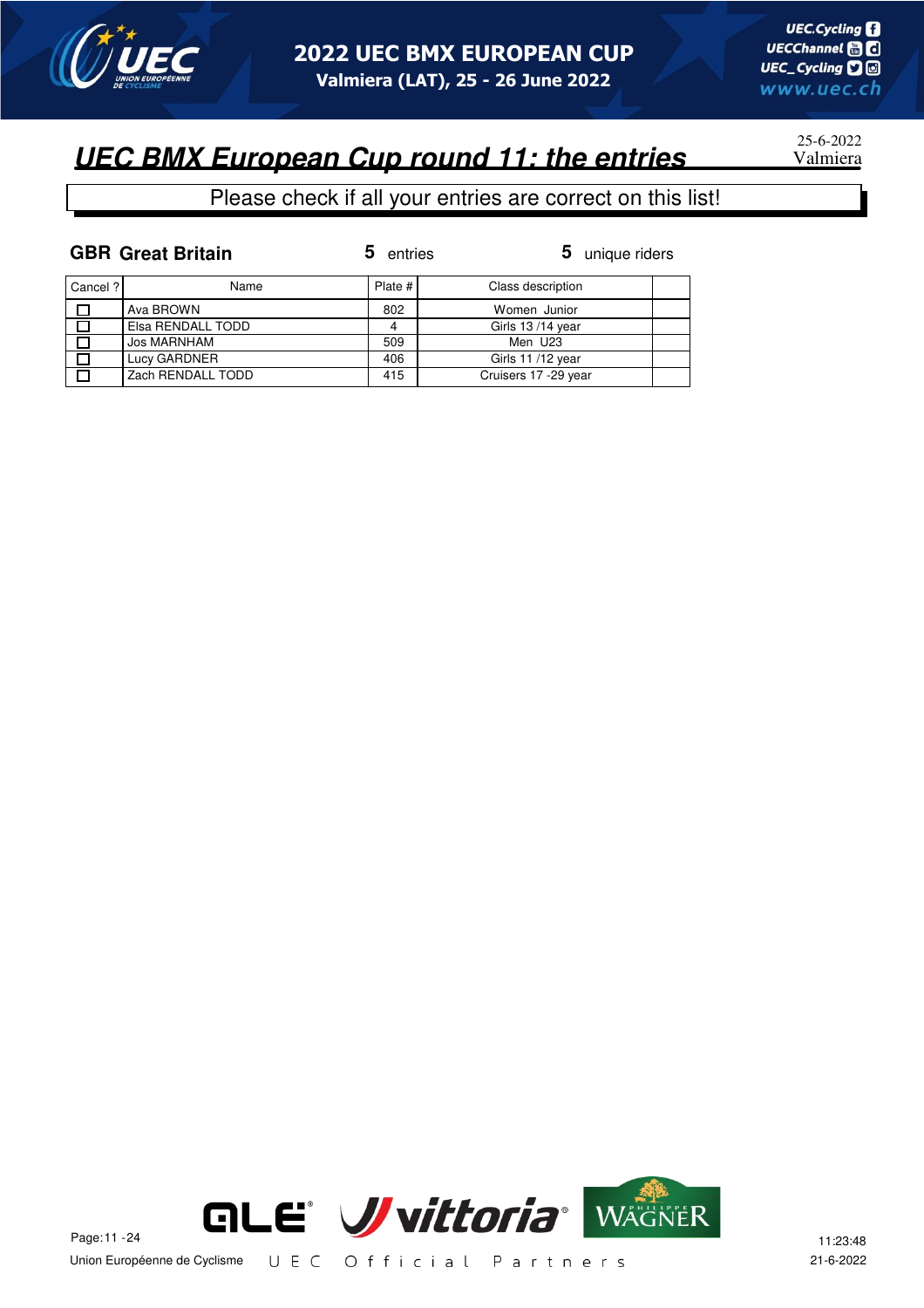

25-6-2022

#### Please check if all your entries are correct on this list!

|          | <b>GER Germany</b>              | entries | 4 unique riders   |  |
|----------|---------------------------------|---------|-------------------|--|
| Cancel ? | Name                            | Plate # | Class description |  |
|          | Julia MÖHSER                    | 501     | Women Under 23    |  |
|          | Mila RÜCKMANN                   | 507     | Girls 13/14 year  |  |
|          | Oskar SCHILLING                 | 502     | Men U23           |  |
|          | Stefanie Karoline VERBES DREYER | 12      | Girls 15/16 year  |  |



Union Européenne de Cyclisme UEC Official Partners 21-6-2022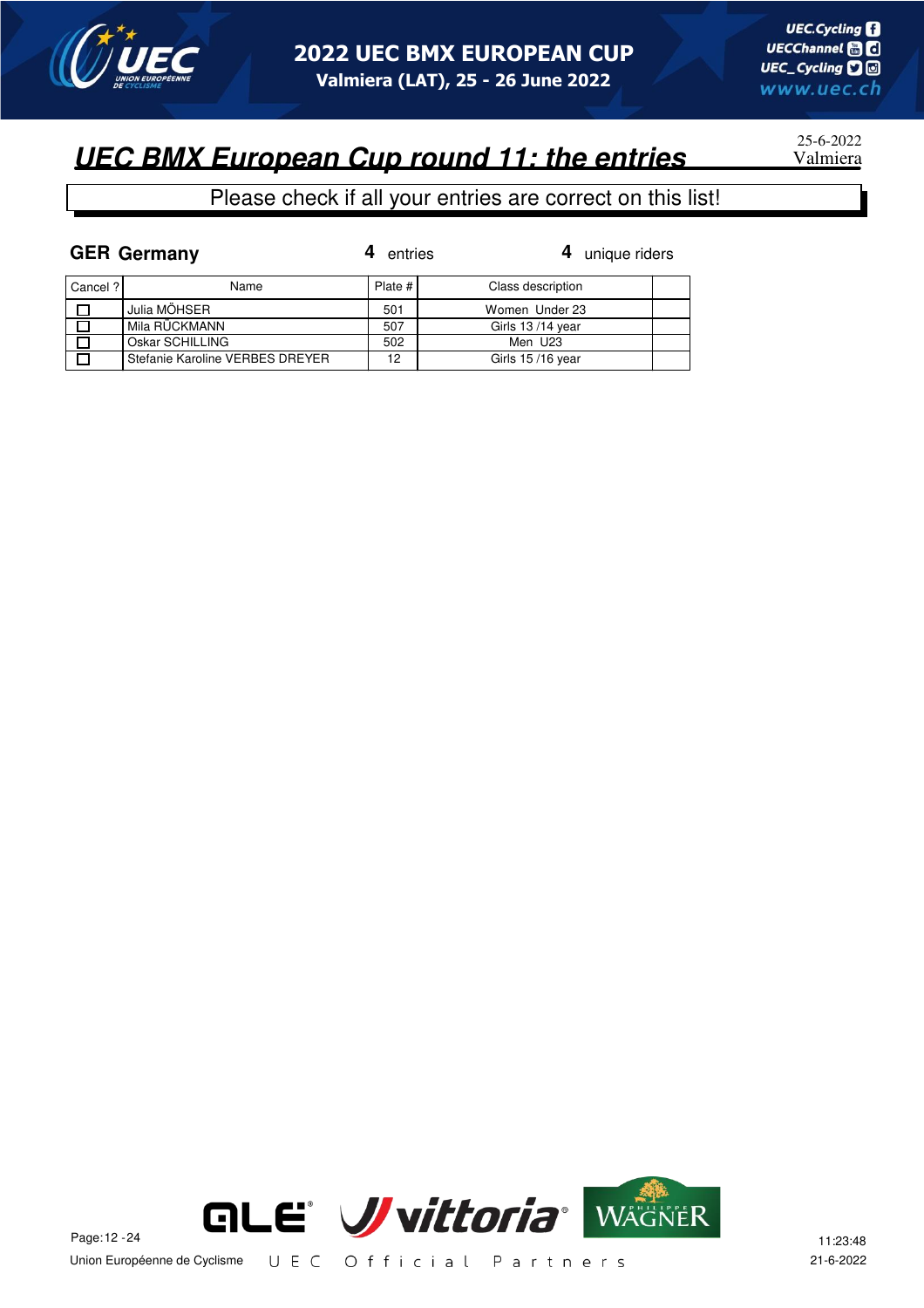

25-6-2022

| <b>HUN Hungary</b> |                      | entries | unique riders     |  |
|--------------------|----------------------|---------|-------------------|--|
| Cancel ?           | Name                 | Plate # | Class description |  |
|                    | Nándor Patrik LUKÁCS | 973     | Boys 7 year       |  |

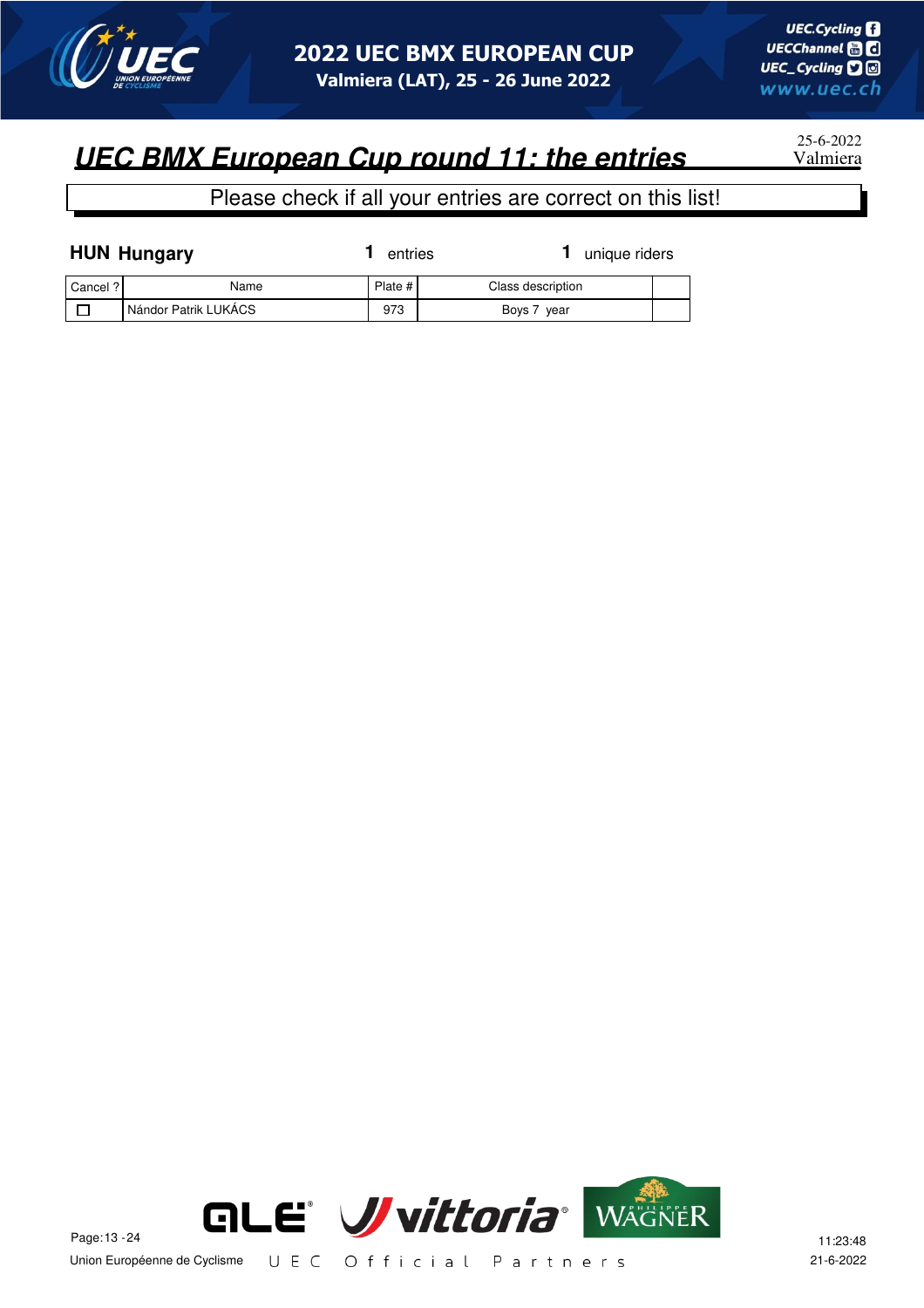

25-6-2022

### **UEC BMX European Cup round 11: the entries** Valmiera

| <b>LAT Latvia</b>                                    |                                | 192 entries | 192 unique riders    |  |
|------------------------------------------------------|--------------------------------|-------------|----------------------|--|
| Cancel?                                              | Name                           | Plate #     | Class description    |  |
| $\Box$                                               | Adelina KARKLINA               | 14          | Girls 13/14 year     |  |
| $\overline{\Box}$                                    | <b>Adrians AUZINS</b>          | 837         | Boys 13 year         |  |
| 囗                                                    | Adrians JERMAKOVS              | 827         | Boys 15/16 year      |  |
| П                                                    | Adrija STROMBERGA              | 802         | Girls 8 year         |  |
| П                                                    | Aleksis LANSO                  | 828         | Boys 10 year         |  |
| П                                                    | <b>Alekss KRIKIS</b>           | 811         | Boys 7 year          |  |
| П                                                    | Alens KUPCANS                  | 803         | Boys 9 year          |  |
| $\Box$                                               | <b>Alfreds DORSS</b>           | 806         | Boys 8 year          |  |
| n an an Aonaichte ag an Sualach an 1977.<br>Tagairtí | Alise Anna BOIKOVA             | 850         | Girls 13/14 year     |  |
| $\overline{\phantom{0}}$                             | Alise VANAGA                   |             |                      |  |
|                                                      | Andis KULITIS                  | 808         | Girls 10 year        |  |
| $\Box$                                               |                                | 848         | Boys 12 year         |  |
| П                                                    | <b>Andris REINBERGS</b>        | 846         | Boys 10 year         |  |
| П                                                    | Anna PEDRAUDZE                 | 08          | Girls 11/12 year     |  |
| П                                                    | Aris KOSKO                     | 2           | Boys 10 year         |  |
| П                                                    | <b>Armands BRAUNS</b>          | 830         | Boys 15/16 year      |  |
| П                                                    | Armands GULBIS                 | 828         | Boys 12 year         |  |
| П                                                    | Arturs JONKUS                  | 801         | Boys 9 year          |  |
| Ī                                                    | <b>Bears LUSIS</b>             | 855         | Boys 9 year          |  |
| П                                                    | <b>Betija BERNATE</b>          | 814         | Girls 10 year        |  |
| П                                                    | <b>Bruno HARTMANIS</b>         | 825         | Boys 13 year         |  |
| П                                                    | Bruno VANAGS                   | 15          | Boys 11 year         |  |
| П                                                    | Daniels Krists SMIRNOVS        | 852         | Boys 12 year         |  |
| $\Box$                                               | Daniels PECOLO                 | 805         | Boys 9 year          |  |
| П                                                    | Davis Janis ELBRETS            | 814         | Men Junior           |  |
| П                                                    | Davis Kristers DAMBITIS        | 810         | Boys 15/16 year      |  |
| П                                                    | Dominiks ZUSS                  | 810         | Boys 10 year         |  |
| $\Box$                                               | Edgars LANGMANIS               | 7           | Boys 15/16 year      |  |
| $\Box$                                               | <b>Edgars UPITIS</b>           | 821         | Cruisers 30 -39 year |  |
| П                                                    | Edvards Augusts ANDZEJEVSKIS   | 854         | Boys 12 year         |  |
| П                                                    | <b>Edvards Emils LIBERTS</b>   | 213         | Men U23              |  |
| П                                                    | Edvards GLAZERS                | 211         | Men U23              |  |
| $\Box$                                               | <b>Edvards TUTERS</b>          | 812         | Boys 14 year         |  |
| П                                                    | Elans TARVIDS                  | 857         | Boys 9 year          |  |
|                                                      | Elizabete KANDE                | 800         | Girls 10 year        |  |
| $\mathbf{I}$                                         | Elizabete Sofija ZEICA         | 018         | Girls 11/12 year     |  |
|                                                      | Elza KAUCE                     | 806         | Girls 11/12 year     |  |
|                                                      | Emilija ZAVINSKA               | 017         | Girls 13/14 year     |  |
|                                                      | <b>Emils ALLERS</b>            | 805         | Boys 15/16 year      |  |
| П                                                    | Emils BEBRIS                   | 810         |                      |  |
|                                                      | Emils BRIKMANIS                |             | Boys 8 year          |  |
| $\mathsf{L}$                                         |                                | 833         | Boys 11 year         |  |
| $\overline{\phantom{a}}$                             | Emils LACIS                    | 815         | Boys 7 year          |  |
| П                                                    | <b>Emils Martins TREIMANIS</b> | 810         | Men Junior           |  |
| $\overline{\phantom{0}}$                             | Emma SVALKOVSKA                | 805         | Girls 7 year         |  |
| I I                                                  | Enija KAUGARE                  | 803         | Girls 7 year         |  |
| П                                                    | Ernests POSUMS                 | 826         | Boys 14 year         |  |
| $\mathsf{\Gamma}$                                    | <b>Ernests PRIEDITIS</b>       | 839         | Boys 11 year         |  |
| П                                                    | Ernests SILINS                 | 859         | Boys 9 year          |  |
| П                                                    | Ervins KULITIS                 | 838         | Boys 12 year         |  |
| П                                                    | Estere GLEIZDANE               | 806         | Girls 8 year         |  |
| П                                                    | Evelina LIKUMA                 | 810         | Girls 10 year        |  |
| П                                                    | Everts LUKS                    | 809         | Boys 7 year          |  |
| $\Box$                                               | Everts VEJKAJS                 | 809         | Boys 9 year          |  |
|                                                      | Franks OSANS                   | 825         | Boys 11 year         |  |

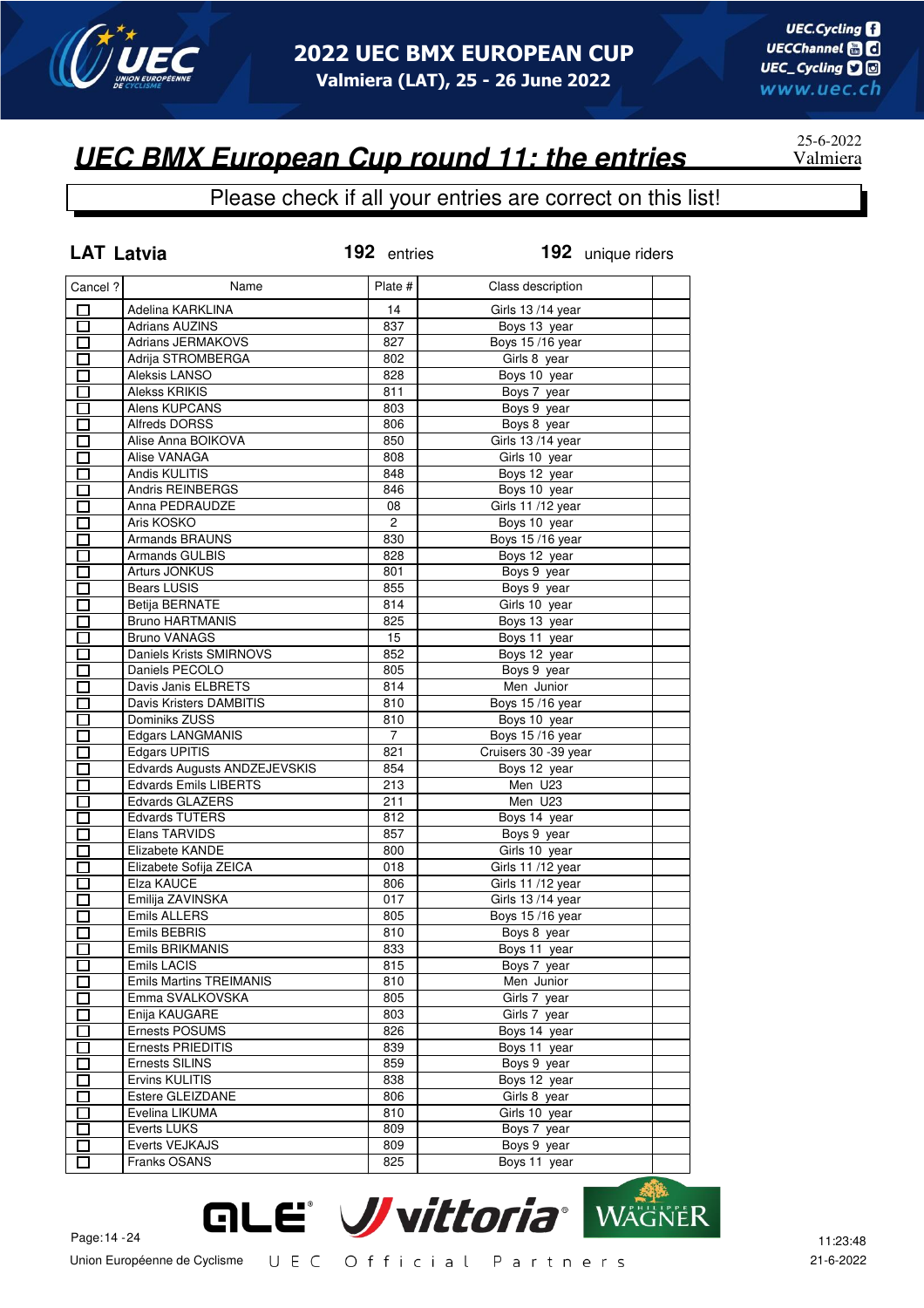

#### Please check if all your entries are correct on this list!

| <b>LAT Latvia</b>        |                             | 192 entries    | 192 unique riders    |  |
|--------------------------|-----------------------------|----------------|----------------------|--|
| Cancel ?                 | Name                        | Plate #        | Class description    |  |
| □                        | Gabriels KRAMS              | L59            | Boys 11 year         |  |
| $\Box$                   | <b>Girts JONKUS</b>         | 016            | Cruisers 40 -44 year |  |
| $\Box$                   | <b>Guntars LEBEDEVS</b>     | 806            | Cruisers 40 -44 year |  |
| $\Box$                   | <b>Gustavs DAMBITIS</b>     | 814            | Boys 8 year          |  |
| 口                        | <b>Gustavs DUBROVSKIS</b>   | 856            | Boys 14 year         |  |
| $\Box$                   | <b>Gustavs GIGULIS</b>      | 813            | Boys 9 year          |  |
| $\Box$                   | <b>Gustavs PURINS</b>       | 834            | Boys 14 year         |  |
| $\Box$                   | <b>Gusts KAUGARS</b>        | 817            | Boys 9 year          |  |
| $\Box$                   | <b>Helvijs BABRIS</b>       | 76             | Men Elite            |  |
| П                        | <b>Helvijs RUSIS</b>        | 816            | Boys 8 year          |  |
| П                        | Henrijs BULS                | 848            | Boys 8 year          |  |
| П                        | Henrijs Ernests PUKITIS     | 819            | Boys 9 year          |  |
| П                        | Henrijs RAVINSKIS           | 817            | Boys 7 year          |  |
| П                        | <b>Hugo Ilvis EIHENTALS</b> | 812            | Men Junior           |  |
| Π                        | leva VISNEVSKA              | 800            | Girls 8 year         |  |
| Ī                        | Ivars SVARINSKIS            | 805            | Men 17 - 24 year     |  |
|                          | Janis DAUGAVINS             | 839            | Boys 15/16 year      |  |
| $\overline{\phantom{0}}$ | Janis NIEDRE                | 819            | Boys 7 year          |  |
| $\overline{\phantom{0}}$ | Janis OZOLS                 | 837            | Boys 15/16 year      |  |
| П                        | Janis PAULINS               | 823            | Boys 11 year         |  |
| П                        | Jekabs BREIDE               | L50            | Boys 12 year         |  |
| П                        | Jekabs KLAVA                | 821            | Boys 7 year          |  |
| $\Box$                   | Jekabs OZOLS                | 802            | Boys 8 year          |  |
| П                        | <b>Jekabs SMALKAIS</b>      | 850            | Boys 8 year          |  |
| $\Box$                   | <b>Justs BERKS</b>          | 842            | Boys 14 year         |  |
| 囗                        | Karlis PEDRAUDZIS           | 811            | Men Junior           |  |
| $\Box$                   | <b>Kaspars LIEPNIEKS</b>    | 821            | Boys 13 year         |  |
| П                        | Kate LUKSA                  | 804            | Girls 8 year         |  |
| $\Box$                   | Katrina BERGSONE            | 812            | Girls 11 /12 year    |  |
| $\Box$                   | Kirils MUZICENKO            | 856            | Boys 12 year         |  |
| $\Box$                   | Krisjanis KALNINS           | 805            | Boys 7 year          |  |
| П                        | Kriss IVANOVS               | 821            | Boys 9 year          |  |
| $\Box$                   | <b>Kristaps ANSICS</b>      | 820            | Boys 15/16 year      |  |
| $\Box$                   | Kristaps Klavs ELBRETS      | 5              | Boys 10 year         |  |
| $\Box$                   | <b>Kristaps MARTINSONS</b>  | 847            | Boys 11 year         |  |
| $\Box$                   | Kristens KRIGERS            | 996            | Men Elite            |  |
| $\Box$                   | Kristers APELS              | 03             | Boys 15/16 year      |  |
|                          | Kristians VALDMANIS         | 825            | Boys 15/16 year      |  |
| $\overline{\Box}$        | <b>Linards BERZINS</b>      | 823            | Boys 9 year          |  |
| ப                        | Linards SABULIS             | L48            | Boys 12 year         |  |
| П                        | Linda VIKSNE                | 801            | Girls 9 year         |  |
| $\mathsf{\Gamma}$        | Liva Lizete GLAZERE         | 800            | Women Junior         |  |
| $\mathbf{I}$             | Lizabella SKUDRA            | 808            | Girls 8 year         |  |
| $\mathbf{I}$             | Lukass BAIKOVS              | 852            | Boys 8 year          |  |
| Π                        | Marcis ZALAIS               | 854            | Boys 8 year          |  |
| $\mathbf{r}$             | Mareks DUBINSKIS            | 840            | Boys 14 year         |  |
| П                        | Maris KULITIS               | 821            | Boys 11 year         |  |
| $\overline{\phantom{a}}$ | Mariss KAMPENUSS            | 824            | Boys 8 year          |  |
|                          | Marko DAUDE                 | 16             | Boys 10 year         |  |
| $\mathbf{r}$             | Marks FREIVALDS             | 851            |                      |  |
| $\mathbf{I}$             | <b>Marks NIKIFOROVS</b>     | 815            | Boys 11 year         |  |
| $\mathsf{\Gamma}$        | Marks SVALKOVSKIS           | $\overline{4}$ | Boys 13 year         |  |
| П                        | Markuss AUZINS              |                | Boys 10 year         |  |
| Ī                        |                             | 839            | Boys 13 year         |  |



25-6-2022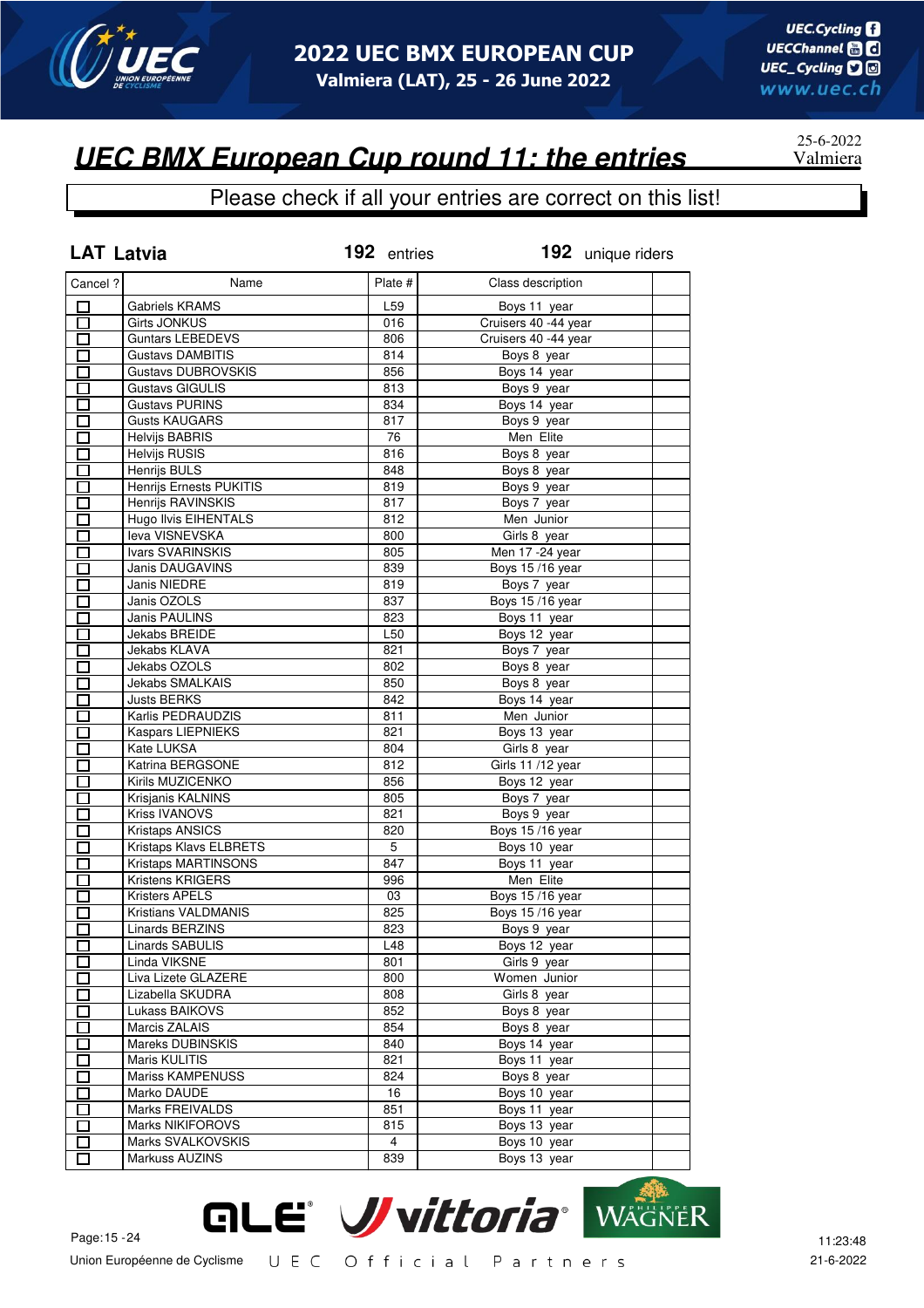

25-6-2022

### **UEC BMX European Cup round 11: the entries** Valmiera

| <b>LAT Latvia</b> |                              | 192 entries     | 192 unique riders      |  |
|-------------------|------------------------------|-----------------|------------------------|--|
| Cancel ?          | Name                         | Plate #         | Class description      |  |
| 口                 | <b>Markuss AVOTINS</b>       | L56             | Boys 10 year           |  |
| 囗                 | Markuss DOMORACKIS           | 843             | Boys 13 year           |  |
| 囗                 | Markuss KRAUKLIS             | 811             | Boys 15/16 year        |  |
| $\Box$            | Markuss OZOLNIEKS            | 800             | Boys 14 year           |  |
| $\Box$            | Markuss ROGULIS              | 841             | Boys 13 year           |  |
| $\Box$            | Markuss SOLIMS               | 18              | Boys 13 year           |  |
| 口                 | <b>Markuss TRENMORS</b>      | 831             | Boys 11 year           |  |
| $\Box$            | Marsels DAUDE                | 846             | Boys 12 year           |  |
| $\Box$            | Marsels SAMUSS               | 856             | Boys 8 year            |  |
| $\overline{\Box}$ | <b>Martins BERZINS</b>       | L <sub>54</sub> | Boys 10 year           |  |
| $\Box$            | <b>Martins Ints VALAINIS</b> | 815             | Boys 15/16 year        |  |
| $\Box$            | <b>Martins KRASTINS</b>      | 825             | Boys 7 year            |  |
| П                 | <b>Martins ZADRAKS</b>       | 816             | Men Junior             |  |
| П                 | Metju Filips MIRKS           | 814             | Boys 10 year           |  |
| П                 | Miahils ROMANOVS             | 827             | Boys 7 year            |  |
| $\Box$            | Mikelis SAULITIS             | 829             | Boys 7 year            |  |
| $\Box$            | <b>Mikelis TRUBINS</b>       | 825             | Boys 9 year            |  |
| П                 | Miks CIRULIS                 | 807             | <b>Boys 15/16 year</b> |  |
| П                 | Miks JURSEVICS               | 827             | Boys 9 year            |  |
| $\Box$            | Mikus Davids STRAZDINS       | 208             | Men Elite              |  |
| $\Box$            | <b>Niks FREIBERGS</b>        | 834             | Boys 15/16 year        |  |
| П                 | Noah LAAKE                   | 813             | Men Junior             |  |
|                   | <b>Oskars CIEMINS</b>        | L57             |                        |  |
| $\Box$            | <b>Oskars TURKINS</b>        |                 | Boys 11 year           |  |
| $\Box$            |                              | 829             | Boys 9 year            |  |
| □                 | <b>Oskars VIKSNA</b>         | 828             | Boys 8 year            |  |
| 囗                 | Otto KANEPS-KALNINS          | 809             | Boys 11 year           |  |
| $\Box$            | Otto VILUMOVS                | L50             | Boys 10 year           |  |
| 亘                 | Patriks KAPINS               | 830             | Boys 8 year            |  |
| $\Box$            | Patriks KRAUKLIS             | 5               | Boys 12 year           |  |
| $\Box$            | <b>Patriks STURMANIS</b>     | 803             | Boys 7 year            |  |
| $\Box$            | Paula EIDUKA                 | 803             | Girls 9 year           |  |
| $\Box$            | Paula KIBARE                 | 7               | Girls 15/16 year       |  |
| $\Box$            | Paula ZAVINSKA               | 3               | Girls 15/16 year       |  |
| $\Box$            | Raiens RUDINS                | 837             | Boys 11 year           |  |
| $\Box$            | Raimo SOLDANS                | 831             | Boys 9 year            |  |
| Ú                 | Rainers PUJINS               | 819             | Boys 15/16 year        |  |
| $\Box$            | Rainers VATE                 | 833             | Boys 9 year            |  |
|                   | Ralfs DOMORACKIS             | 801             | Boys 13 year           |  |
| $\overline{\Box}$ | Ralfs FOKINS                 | L46             | Boys 10 year           |  |
| ப                 | Ralfs FRIDVALDS              | 808             | Boys 15/16 year        |  |
| П                 | Ralfs PAVLOVICS              | 834             | Boys 8 year            |  |
|                   | Ralfs RATNIEKS               | 806             | Boys 12 year           |  |
| Г                 | Ralfs ROZITIS                | 844             | Boys 8 year            |  |
| $\Box$            | Ramona BARE                  | 01              | Girls 11 /12 year      |  |
| П                 | Reinars PAVLOVS              | 817             | Boys 15/16 year        |  |
| $\blacksquare$    | Rems Fridrihs OSANS          | 836             | Boys 8 year            |  |
| П                 | Renars AUGA                  | $\overline{7}$  | Cruisers 17 - 29 year  |  |
| $\Box$            | Renars REZOVSKIS             | 807             | Boys 7 year            |  |
| $\mathsf{\Gamma}$ | <b>Ricards ABOLS</b>         | 819             | Men 17 - 24 year       |  |
| П                 | Ricards BAIZA                | 835             | Boys 9 year            |  |
| П                 | <b>Ricards LAPINS</b>        | 826             | Boys 15/16 year        |  |
| $\Box$            | Ricards PAEGLIS-VILSONS      | 833             | Boys 13 year           |  |
| $\Box$            | Rihards HELMANIS             | 814             | Boys 14 year           |  |

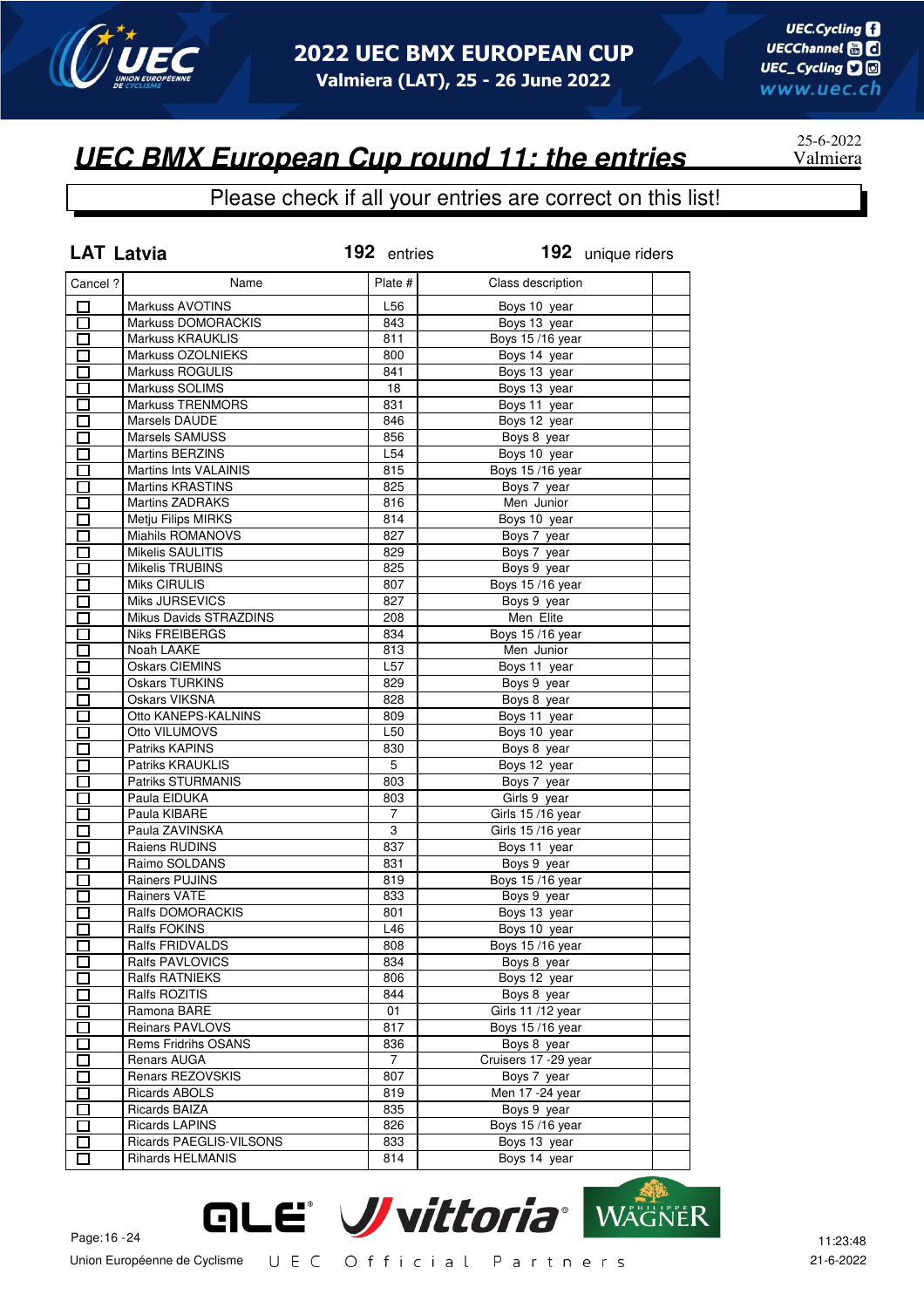

#### Please check if all your entries are correct on this list!

| <b>LAT Latvia</b>    |                           | 192 entries |                       | 192 unique riders |
|----------------------|---------------------------|-------------|-----------------------|-------------------|
| Cancel ?             | Name                      | Plate #     | Class description     |                   |
| 囗                    | <b>Rihards UPITIS</b>     | 831         | Boys 7 year           |                   |
| $\overline{\Box}$    | <b>Rinalds BARIS</b>      | 14          | Boys 12 year          |                   |
| $\overline{\Box}$    | Rinalds Janis KARKLINS    | 212         | Men U23               |                   |
| $\Box$               | Roberts CERNOVS           | 828         | Boys 14 year          |                   |
| $\overline{\Box}$    | Roberts KAUCIS            | 806         | Boys 10 year          |                   |
| $\overline{\Box}$    | Roberts MARTINSONS        | 859         | Boys 11 year          |                   |
| $\Box$               | Roberts SPIRGIS           | 837         | Boys 9 year           |                   |
| $\Box$               | Roberts TREIMANIS         | 014         | Cruisers 30 - 39 year |                   |
| $\Box$               | Rodrigo ABOLS             | 817         | Boys 13 year          |                   |
| $\Box$               | Rojs KLESTROVS            | 835         | Boys 11 year          |                   |
| $\Box$               | Rojs LICITIS              | 836         | Boys 10 year          |                   |
| Π                    | <b>Rudolfs DANCIS</b>     | 858         | Boys 8 year           |                   |
| $\overline{\Box}$    | <b>Rudolfs SILS</b>       | 838         | Boys 8 year           |                   |
| П                    | Sandijs ABOLINS           | 819         | Boys 13 year          |                   |
| П                    | <b>Teodors CIEMINS</b>    | 846         | Boys 8 year           |                   |
| П                    | <b>Teodors VEKSA</b>      | 840         | Boys 8 year           |                   |
| П                    | <b>Tina STEFENBERGA</b>   | 812         | Girls 10 year         |                   |
| П                    | <b>Tomass ZEBERGS</b>     | 843         | Boys 9 year           |                   |
| П                    | <b>Tomass ZEICS</b>       | 806         | Boys 14 year          |                   |
| П                    | <b>Toms ANDERSONS</b>     | L42         | Boys 10 year          |                   |
| П                    | <b>Toms VISNEVSKIS</b>    | 18          | Boys 11 year          |                   |
| $\Box$               | <b>Uldis DREIMANIS</b>    | 836         | Boys 15/16 year       |                   |
| $\Box$               | <b>Uvis PILIENS</b>       | 804         | Boys 10 year          |                   |
| П                    | <b>Valters ANCANS</b>     | 802         | Boys 10 year          |                   |
| $\Box$               | <b>Valters BERZKALNS</b>  | 16          | Boys 12 year          |                   |
| $\overline{\Box}$    | <b>Valters LEITANS</b>    | 826         | Boys 10 year          |                   |
| $\overline{\Box}$    | Valters PELCIS            | 832         | Boys 12 year          |                   |
| $\overline{\Box}$    | <b>Valters POZDNIHOVS</b> | 842         | Boys 12 year          |                   |
| $\bar{\Xi}$          | <b>Valters SPILBERGS</b>  | 849         | Boys 9 year           |                   |
|                      | <b>Valts BUDIGINS</b>     | 811         | Boys 13 year          |                   |
| $\overline{\square}$ | Veronika Monika STURISKA  | 801         | Women Junior          |                   |
| П                    | <b>Viesturs VEKSA</b>     | 826         | Boys 12 year          |                   |
| $\Box$               | Vineta PETERSONE          | 12          | Women Elite           |                   |



25-6-2022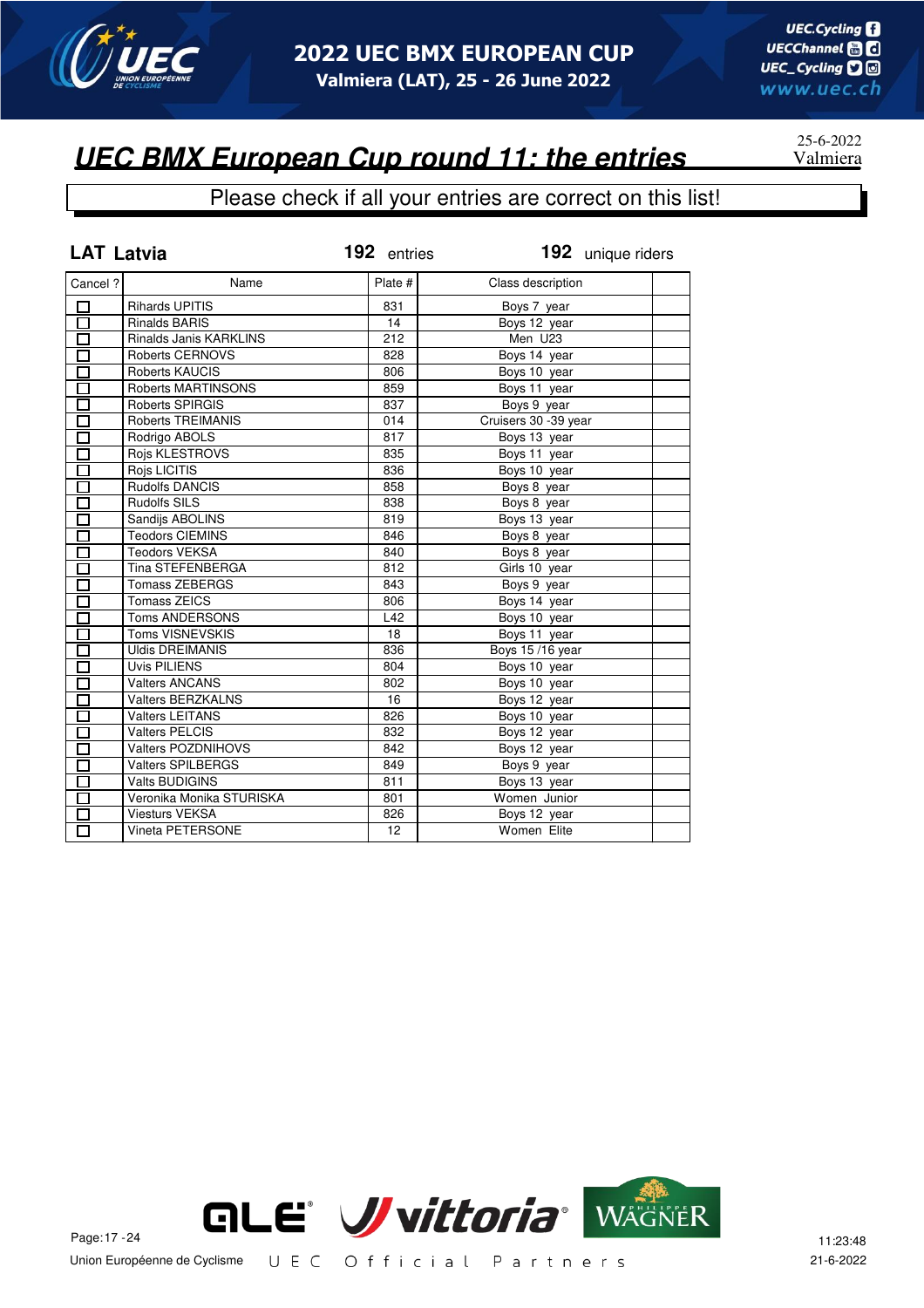

# 25-6-2022

|         | <b>LTU Lithuania</b>      | 12 entries | 12 unique riders  |
|---------|---------------------------|------------|-------------------|
| Cancel? | Name                      | Plate #    | Class description |
|         | Aidas CEPULENAS           | 865        | Boys 15/16 year   |
| П       | Aja MIKULEVIC             | 861        | Girls 13/14 year  |
|         | Andrej MIKULEVIC          | 862        | Boys 14 year      |
|         | <b>Arturas DAUPARAS</b>   | 819        | Men Junior        |
| Π       | Augustas BAŠKYS           | 804        | Men Junior        |
|         | Edas KUKTA                | 867        | Boys 15/16 year   |
|         | Gabrielis RUŠKUS          | 864        | Boys 14 year      |
|         | Jaunius CEPULENAS         | 861        | Boys 11 year      |
|         | <b>Mantvidas MACIUNAS</b> | 805        | Men Junior        |
| П       | Martynas JANKUS           | 860        | Boys 8 year       |
| П       | Mikas JANKUS              | 862        | Boys 15/16 year   |
| П       | Vytautas ŠATAS            | 860        | Boys 12 year      |

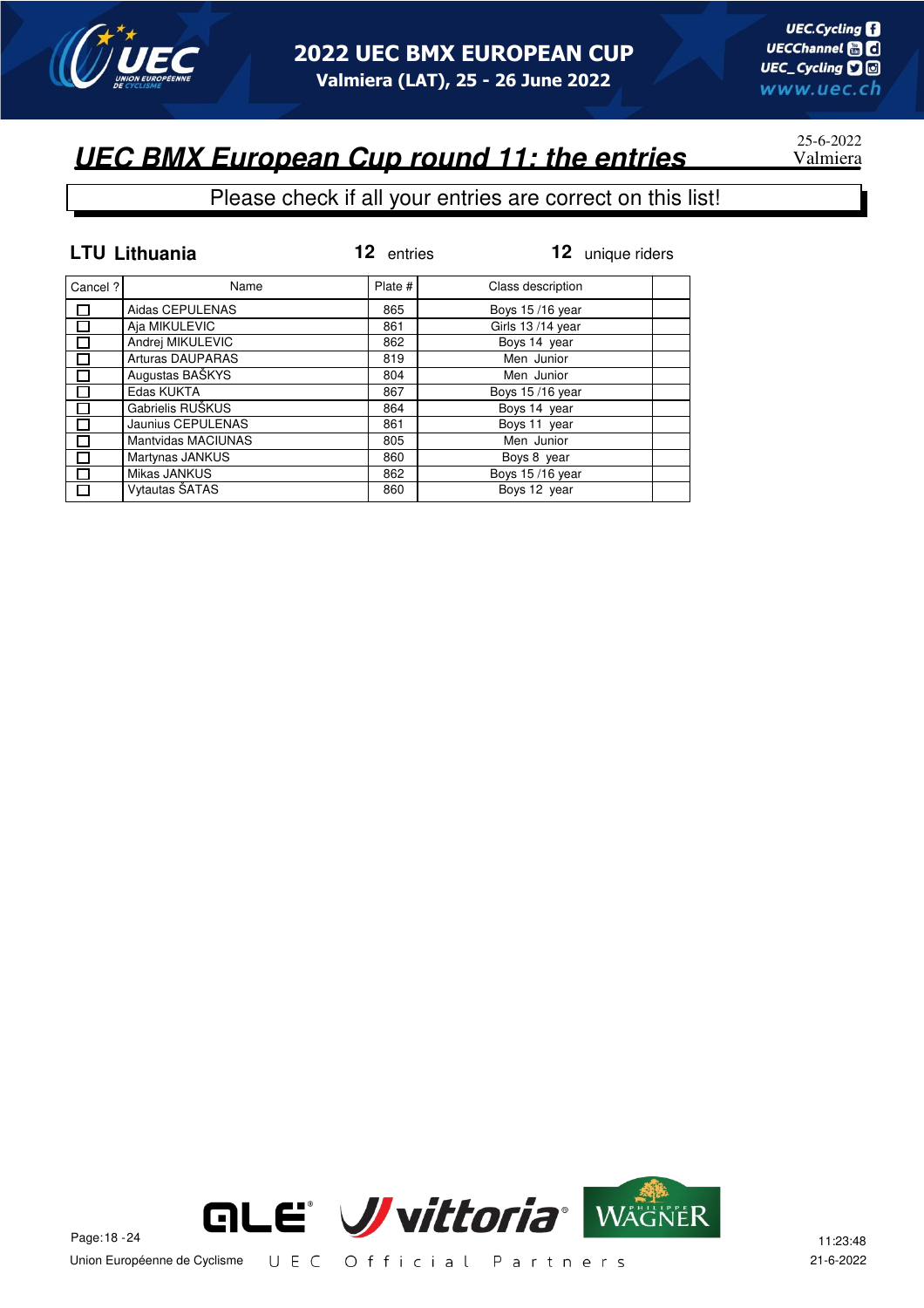

## 25-6-2022

|         | <b>NED Netherlands</b>  | entries | 6 unique riders   |
|---------|-------------------------|---------|-------------------|
| Cancel? | Name                    | Plate # | Class description |
|         | <b>Boris BREKELMANS</b> | 501     | Men U23           |
|         | <b>Jens LAUWERS</b>     | 15      | Boys 14 year      |
|         | Laura SMULDERS          | 3       | Women Elite       |
|         | Meredith VAN DER HAAR   | 027     | Girls 15/16 year  |
|         | Milan VAN DER HAAR      | 261     | Boys 13 year      |
|         | Sem LOURENSEN           | 500     | Men U23           |

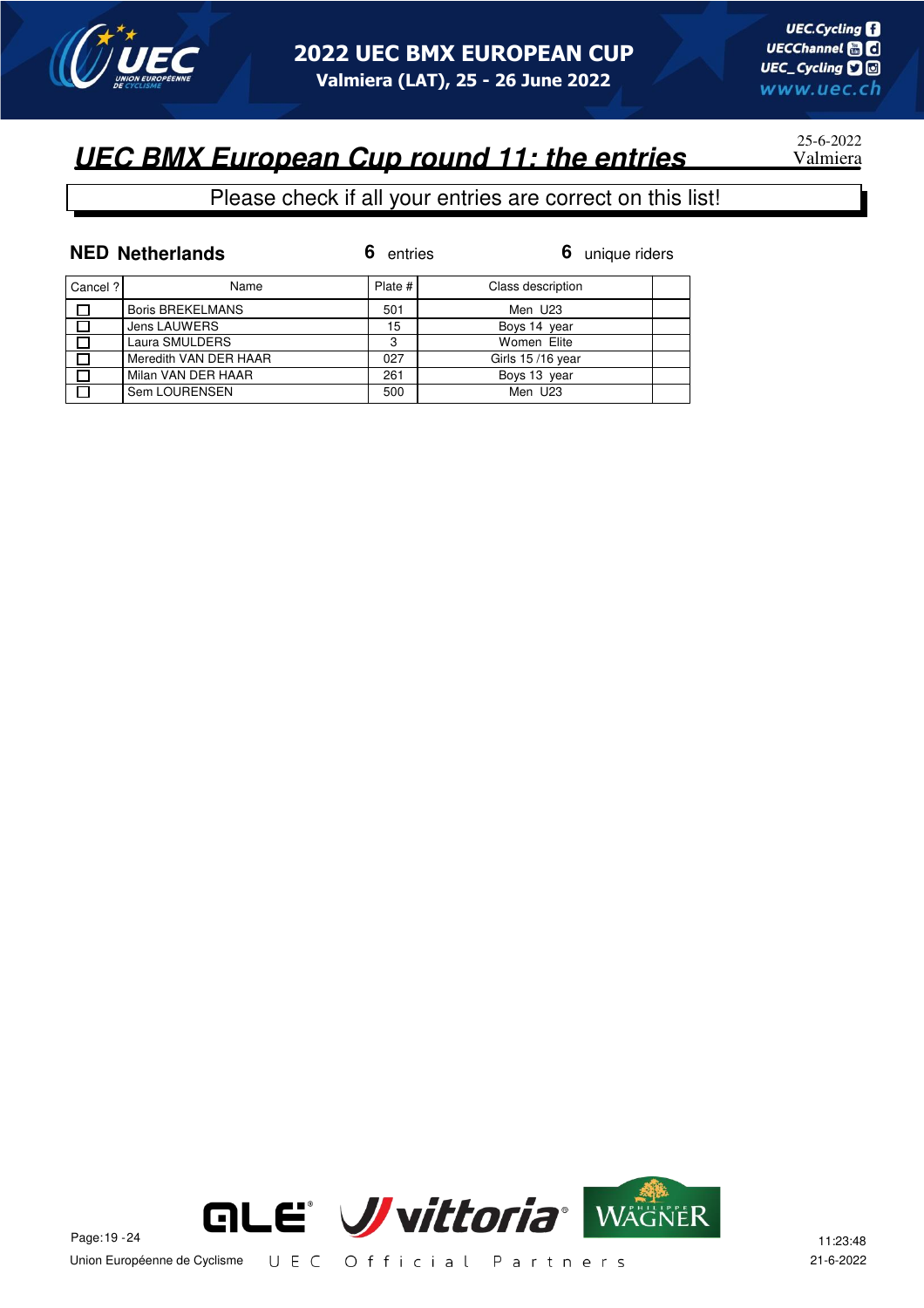

# 25-6-2022

|          | <b>NOR Norway</b>          | entries | unique riders     |
|----------|----------------------------|---------|-------------------|
| Cancel ? | Name                       | Plate # | Class description |
| 口        | Adam Wollmo KARLSEN        | 786     | Boys 15/16 year   |
| $\Box$   | Magnus HAALAND             | 771     | Boys 13 year      |
| ा        | <b>Martin FATNES</b>       | 800     | Men Junior        |
| $\Box$   | Niklas HALVORSEN           | 209     | Men U23           |
| $\Box$   | Phillip OLAFSEN            | 801     | Men Junior        |
| $\Box$   | Sixten Emil Mørch SIMONSEN | 781     | Men 17 -24 year   |
| П        | Tuva FJOTLAND              | 772     | Girls 15/16 year  |

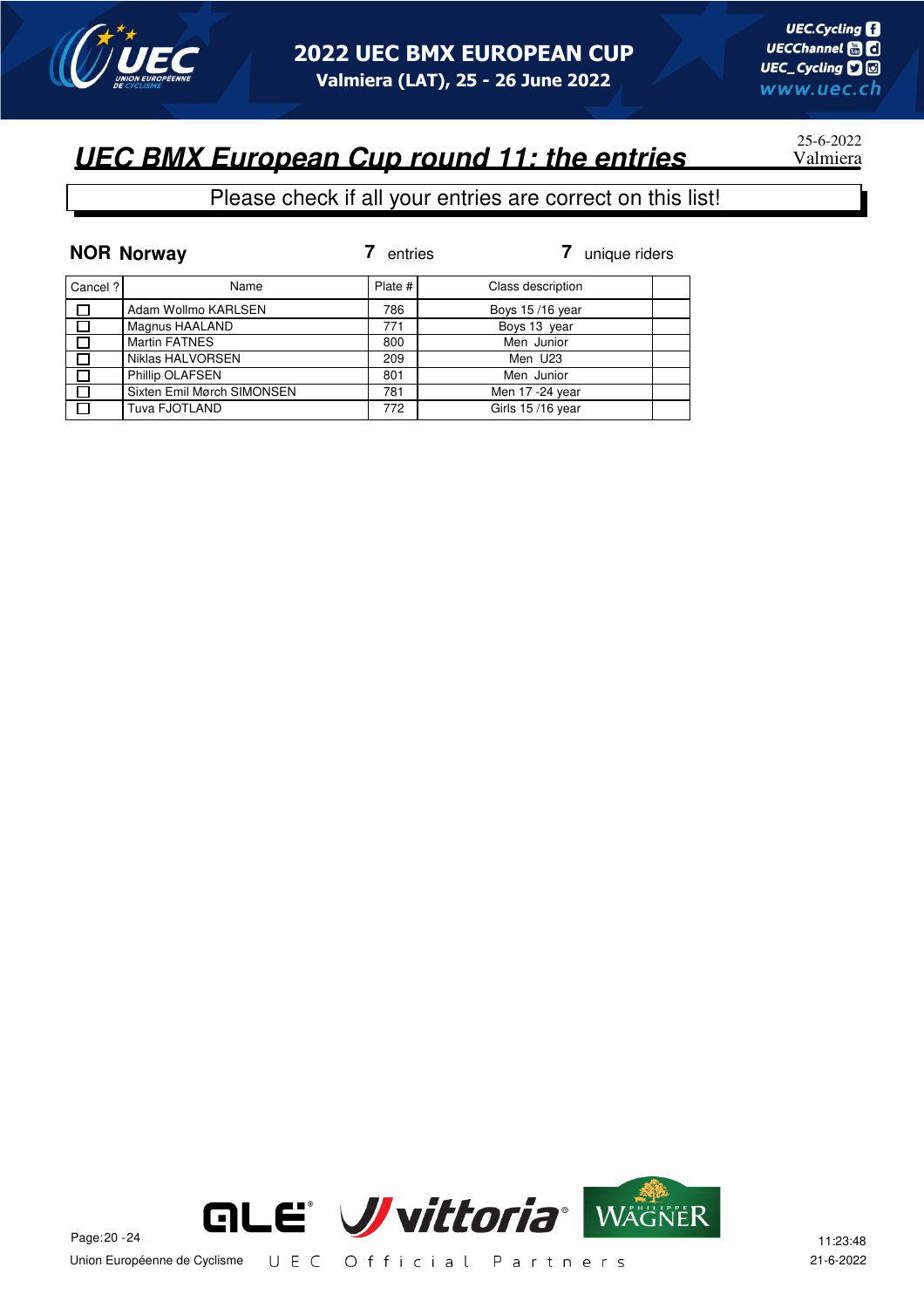

25-6-2022

| <b>POR Portugal</b> |                 | entries   | unique riders     |  |
|---------------------|-----------------|-----------|-------------------|--|
| Cancel ?            | Name            | Plate $#$ | Class description |  |
|                     | Renato DA SILVA | 818       | Men Junior        |  |

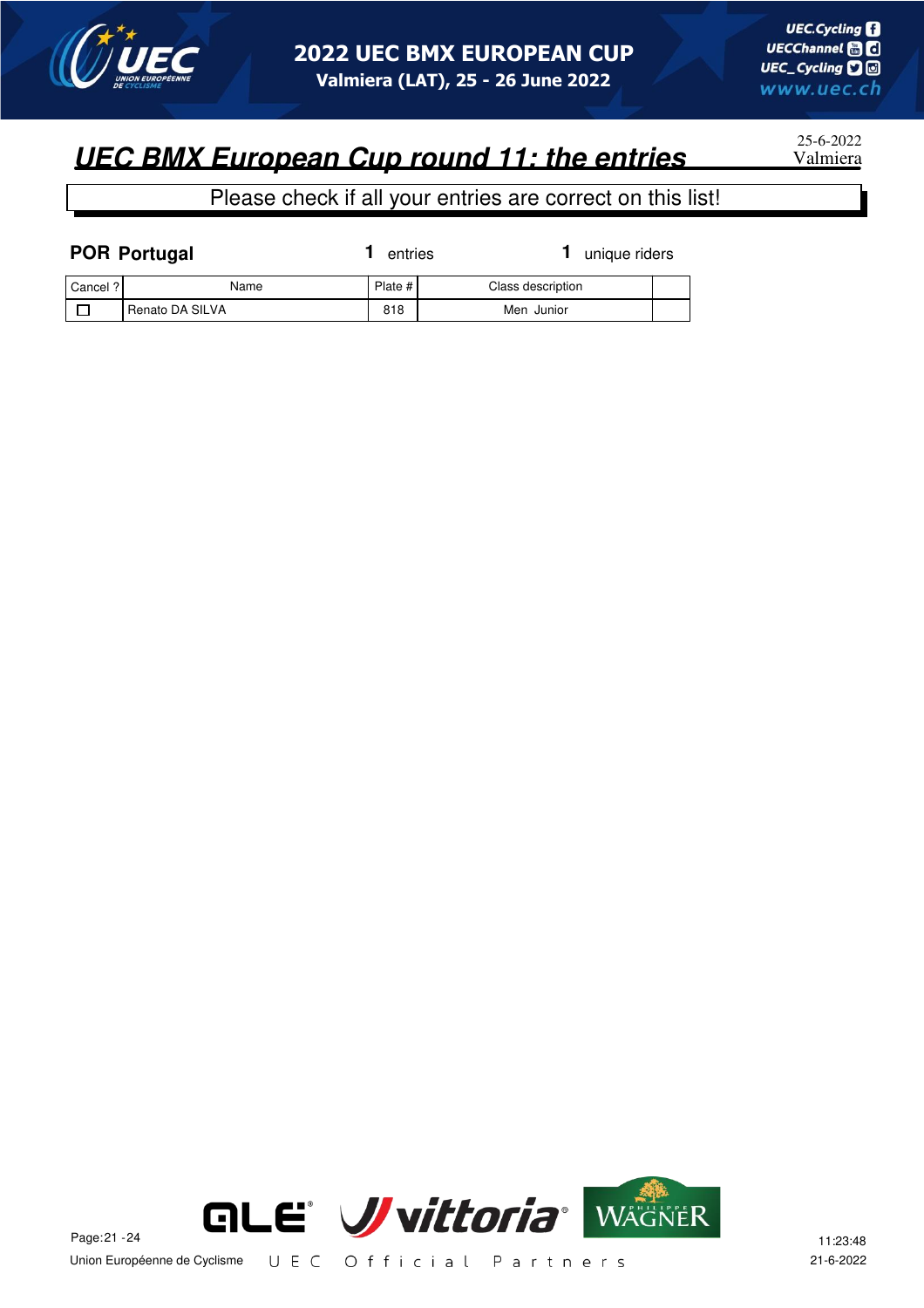

25-6-2022

### Please check if all your entries are correct on this list!

| <b>SLO Slovenia</b> |  |
|---------------------|--|
|                     |  |

**2** entries

**2** unique riders

| Cancel ? | Name      | Plate # | Class description |  |
|----------|-----------|---------|-------------------|--|
|          | Gai GORZA | 981     | Men 17 -24 year   |  |
|          | Nik PREK  | 981     | Boys 13 year      |  |

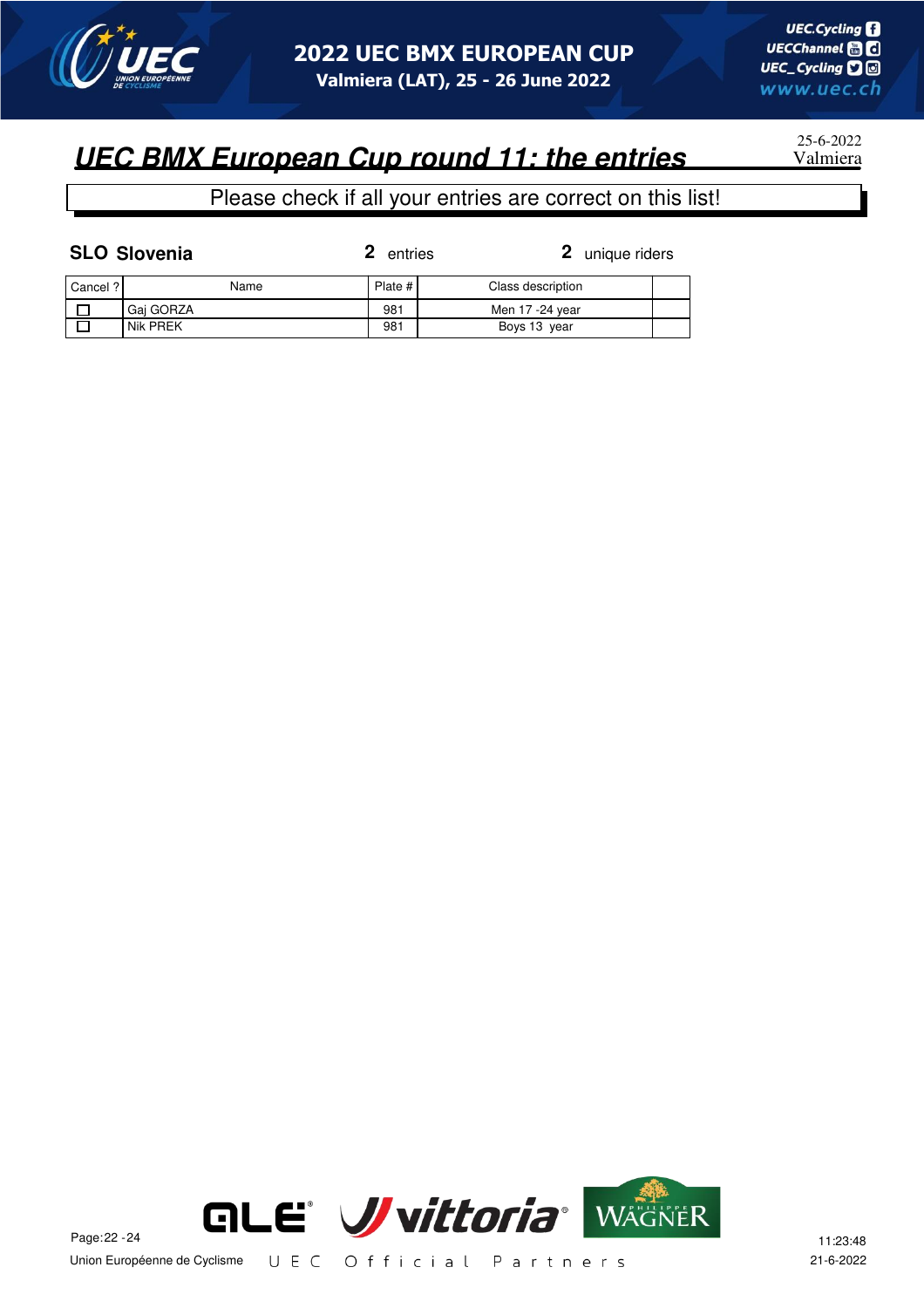

25-6-2022

Please check if all your entries are correct on this list!

| <b>SUI Switzerland</b> |                 | entries |                   | unique riders |  |
|------------------------|-----------------|---------|-------------------|---------------|--|
| Cancel ?               | Name            | Plate # | Class description |               |  |
|                        | Kip STAUFFACHER | 809     | Men Junior        |               |  |



Union Européenne de Cyclisme UEC Official Partners 21-6-2022